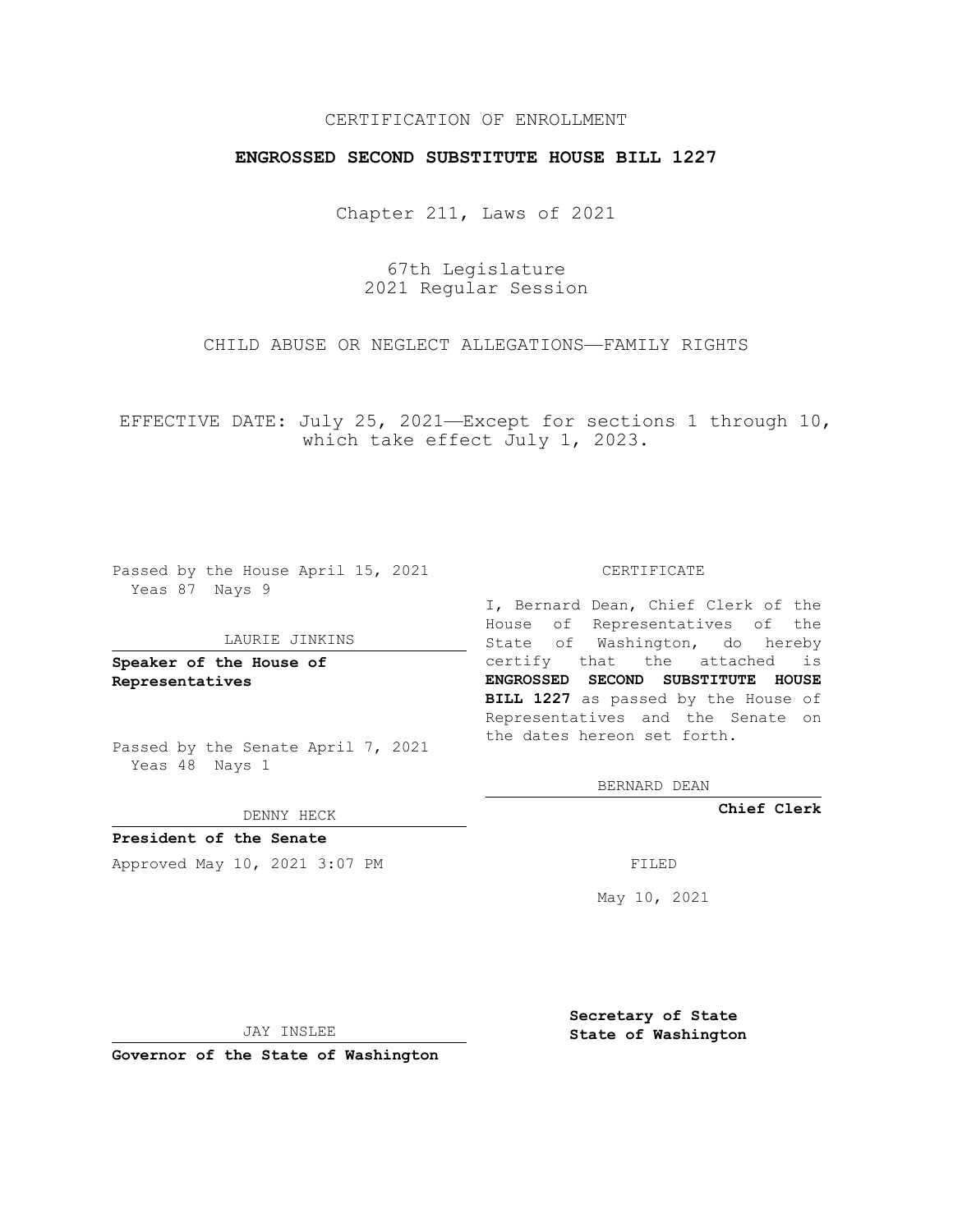### **ENGROSSED SECOND SUBSTITUTE HOUSE BILL 1227**

AS AMENDED BY THE SENATE

Passed Legislature - 2021 Regular Session

## **State of Washington 67th Legislature 2021 Regular Session**

**By** House Appropriations (originally sponsored by Representatives Ortiz-Self, Callan, Senn, Dolan, Fitzgibbon, Ramos, Davis, Santos, Macri, Gregerson, Young, and Ormsby)

READ FIRST TIME 02/19/21.

 AN ACT Relating to protecting the rights of families responding to allegations of abuse or neglect of a child; amending RCW 13.34.040, 26.44.056, 26.44.050, 13.34.050, 13.34.062, 13.34.060, 13.34.065, and 13.34.090; creating new sections; and providing an 5 effective date.

BE IT ENACTED BY THE LEGISLATURE OF THE STATE OF WASHINGTON:

 NEW SECTION. **Sec. 1.** This act may be known and cited as the keeping families together act.

 NEW SECTION. **Sec. 2.** (1) The legislature recognizes that children and families are better served when the state provides support to allow children to be cared for by their loved ones and in their communities. The legislature finds that decades of research show that Black and Indigenous children are still disproportionately removed from their families and communities despite reform efforts.

 (2) For these reasons, it is the intent of the legislature to safely reduce the number of children in foster care and reduce racial bias in the system by applying a standard criteria for determining whether to remove a child from a parent when necessary to prevent imminent physical harm to the child due to child abuse or neglect,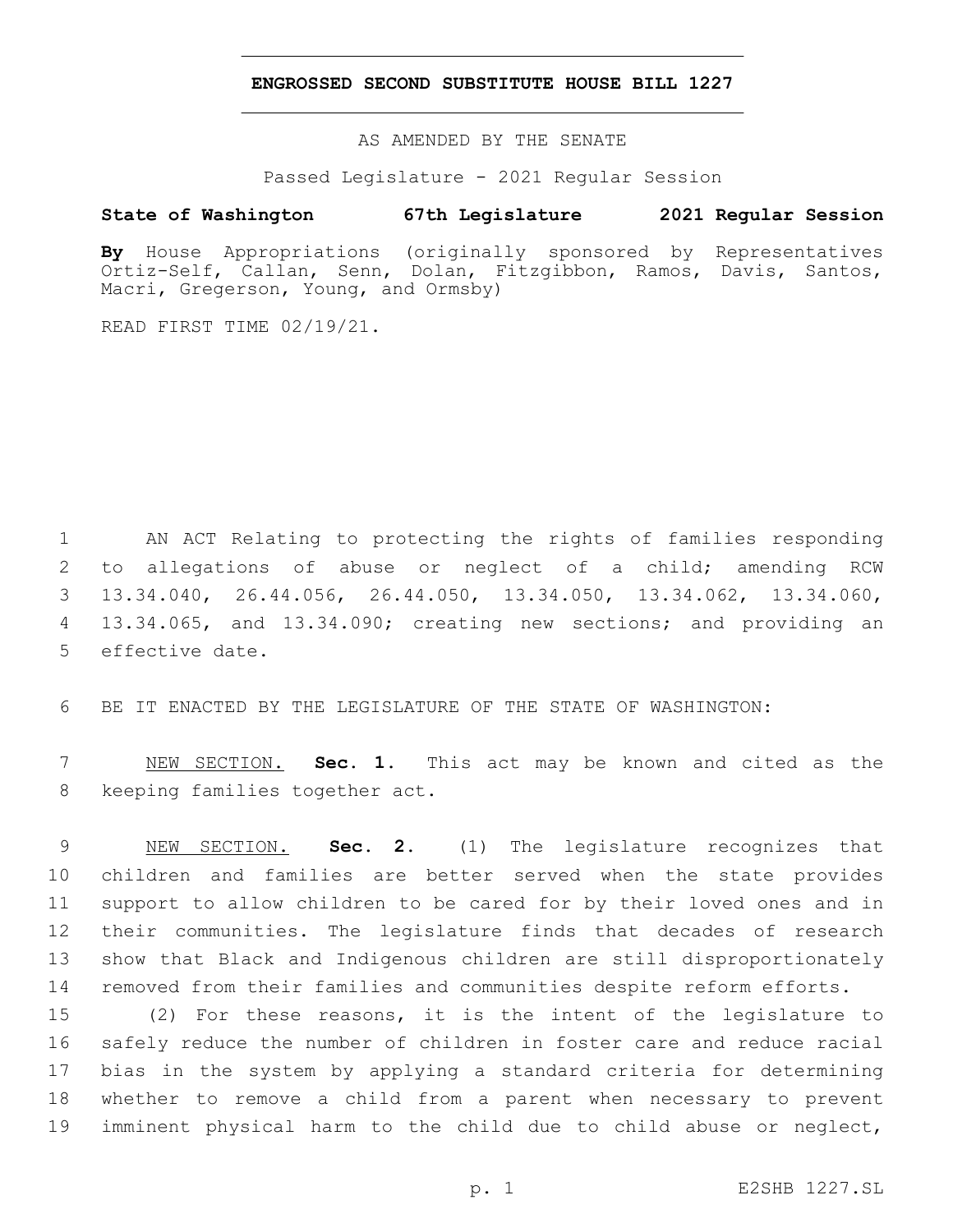including that which results from sexual abuse, sexual exploitation, 2 or a pattern of severe neglect.

 **Sec. 3.** RCW 13.34.040 and 2018 c 17 s 1 are each amended to read as follows:4

 (1) Any person may file with the clerk of the superior court a petition showing that there is within the county, or residing within the county, a dependent child and requesting that the superior court deal with such child as provided in this chapter. There shall be no 9 fee for filing such petitions.

 (2) Except where the department is the petitioner, in counties having paid probation officers, these officers shall, to the extent possible, first determine if a petition is reasonably justifiable. ((Each petition shall be verified and contain a statement of facts 14 constituting a dependency, and the names and residence, if known to 15 the petitioner, of the parents, quardian, or custodian of the alleged dependent child.))

 (3) Every petition filed in proceedings under this chapter shall 18 contain a statement alleging whether there is a reason to know that the child is or may be an Indian child as defined in RCW 13.38.040. 20 If there is a reason to know that the child is or may be an Indian 21 child chapter 13.38 RCW shall apply.

 (4) Every order or decree entered under this chapter shall contain a finding that the federal Indian child welfare act or chapter 13.38 RCW does or does not apply. Where there is a finding that the federal Indian child welfare act or chapter 13.38 RCW does apply, the decree or order must also contain a finding that all notice requirements and evidentiary requirements under the federal Indian child welfare act and chapter 13.38 RCW have been satisfied.

 (5) Each petition shall be verified and contain a statement constituting a dependency, including the names, residence, and contact information, if known to the petitioner, of each parent, guardian, or custodian of the alleged dependent child. If the petitioner is seeking removal of the child from a parent, guardian, or custodian the petition shall contain a clear and specific statement as to the harm that will occur if the child remains in the care of the parent, guardian, or custodian, and the facts that support that conclusion.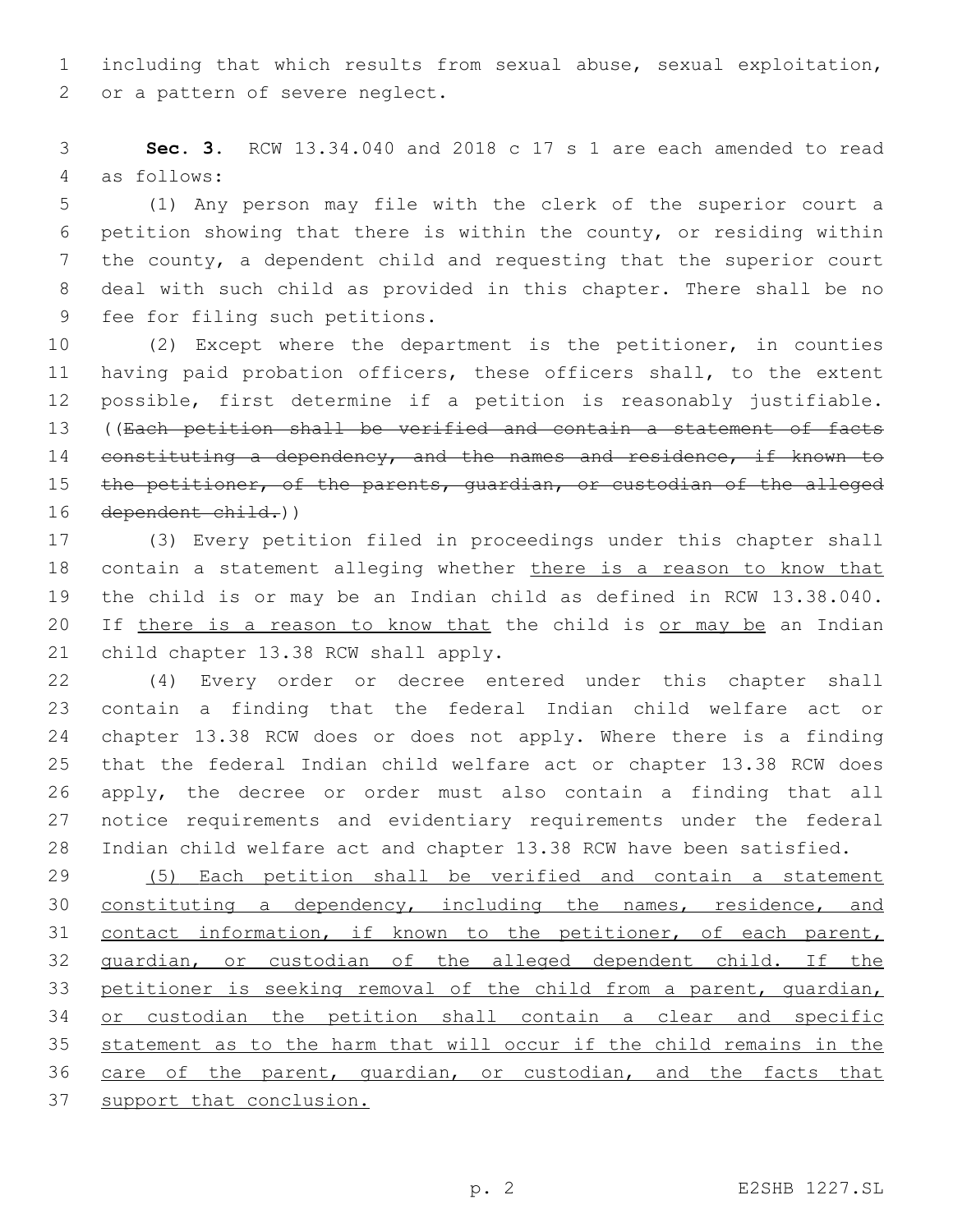**Sec. 4.** RCW 26.44.056 and 1983 c 246 s 3 are each amended to 2 read as follows:

 (1) An administrator of a hospital or similar institution or any physician, licensed pursuant to chapters 18.71 or 18.57 RCW, may detain a child without consent of a person legally responsible for 6 the child whether or not medical treatment is required, if ( $t$ he circumstances or conditions of the child are such that the detaining individual has reasonable cause to believe that permitting the child to continue in his or her place of residence or in the care and 10 custody of the parent, quardian, custodian or other person legally responsible for the child's care would present an imminent danger to 12 that child's safety)) there is probable cause to believe that 13 detaining the child is necessary to prevent imminent physical harm to 14 the child due to child abuse or neglect, including that which results 15 from sexual abuse, sexual exploitation, or a pattern of severe neglect, and the child would be seriously injured or could not be 17 taken into custody if it were necessary to first obtain a court order under RCW 13.34.050: PROVIDED, That such administrator or physician shall notify or cause to be notified the appropriate law enforcement agency or child protective services pursuant to RCW 26.44.040. Such notification shall be made as soon as possible and in no case longer than seventy-two hours. Such temporary protective custody by an administrator or doctor shall not be deemed an arrest. Child protective services may detain the child until the court assumes 25 custody, but in no case longer than seventy-two hours, excluding 26 Saturdays, Sundays, and holidays.

 (2) ((Whenever an administrator or physician has reasonable cause to believe that a child would be in imminent danger if released to a parent, guardian, custodian, or other person or is in imminent danger 30 if left in the custody of a parent, guardian, custodian, or other 31 person, the administrator or physician may notify a law enforcement agency and the law enforcement agency shall take the child into 33 eustody or cause the child to be taken into custody. The law enforcement agency shall release the child to the custody of child protective services. Child protective services shall detain the child until the court assumes custody or upon a documented and substantiated record that in the professional judgment of the child protective services the child's safety will not be endangered if the 39 child is returned. If the child is returned, the department shall 40 establish a six-month plan to monitor and assure the continued safety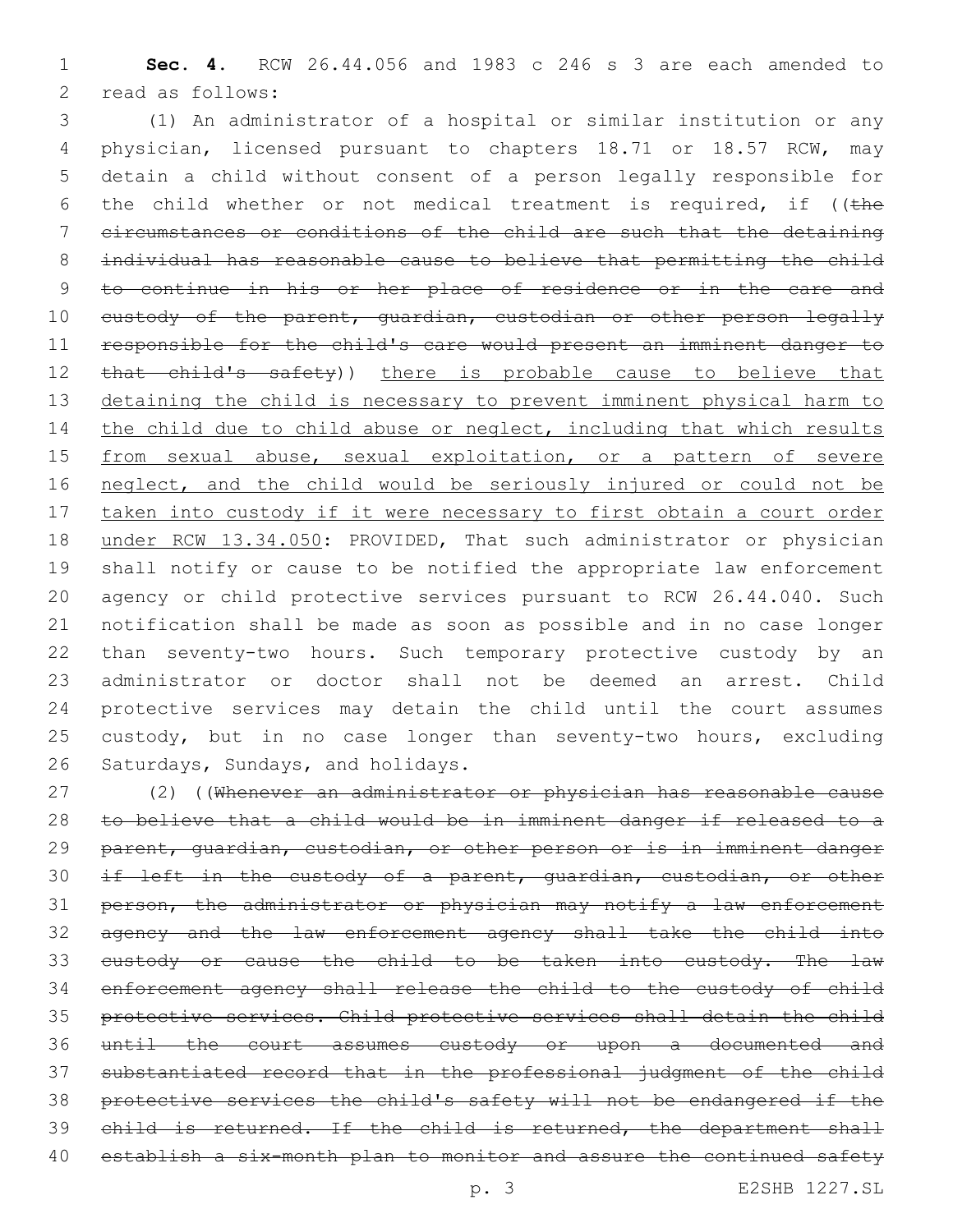1 of the child's life or health. The monitoring period may be extended

2 for good cause.

3 (3)) A child protective services employee, an administrator, 4 doctor, or law enforcement officer shall not be held liable in any 5 civil action for the decision for taking the child into custody, if 6 done in good faith under this section.

7 **Sec. 5.** RCW 26.44.050 and 2020 c 71 s 1 are each amended to read 8 as follows:

9 Except as provided in RCW  $26.44.030((\text{+11}))(\text{12}),$  upon the 10 receipt of a report alleging that abuse or neglect has occurred, the 11 law enforcement agency or the department must investigate and provide 12 the protective services section with a report in accordance with 13 chapter 74.13 RCW, and where necessary to refer such report to the 14 court.

15 A law enforcement officer may take, or cause to be taken, a child into custody without a court order if there is probable cause to 17 believe that ((the child is abused or neglected and that the child 18 would be)) taking the child into custody is necessary to prevent imminent physical harm to the child due to child abuse or neglect, including that which results from sexual abuse, sexual exploitation, 21 or a pattern of severe neglect, and the child would be seriously injured or could not be taken into custody if it were necessary to first obtain a court order pursuant to RCW 13.34.050. The law enforcement agency or the department investigating such a report is hereby authorized to photograph such a child for the purpose of providing documentary evidence of the physical condition of the 27 child.

28 **Sec. 6.** RCW 13.34.050 and 2005 c 512 s 9 are each amended to 29 read as follows:

 (1) The court may enter an order directing a law enforcement officer, probation counselor, or child protective services official to take a child into custody if: (a) A petition is filed with the 33 juvenile court ((alleging)) with sufficient corroborating evidence to 34 establish that the child is dependent ((and that the child's health, 35 safety, and welfare will be seriously endangered if not taken into  $e$ ustody)); (b) the allegations contained in the petition, if true, establish that there are reasonable grounds to believe that removal is necessary to prevent imminent physical harm to the child due to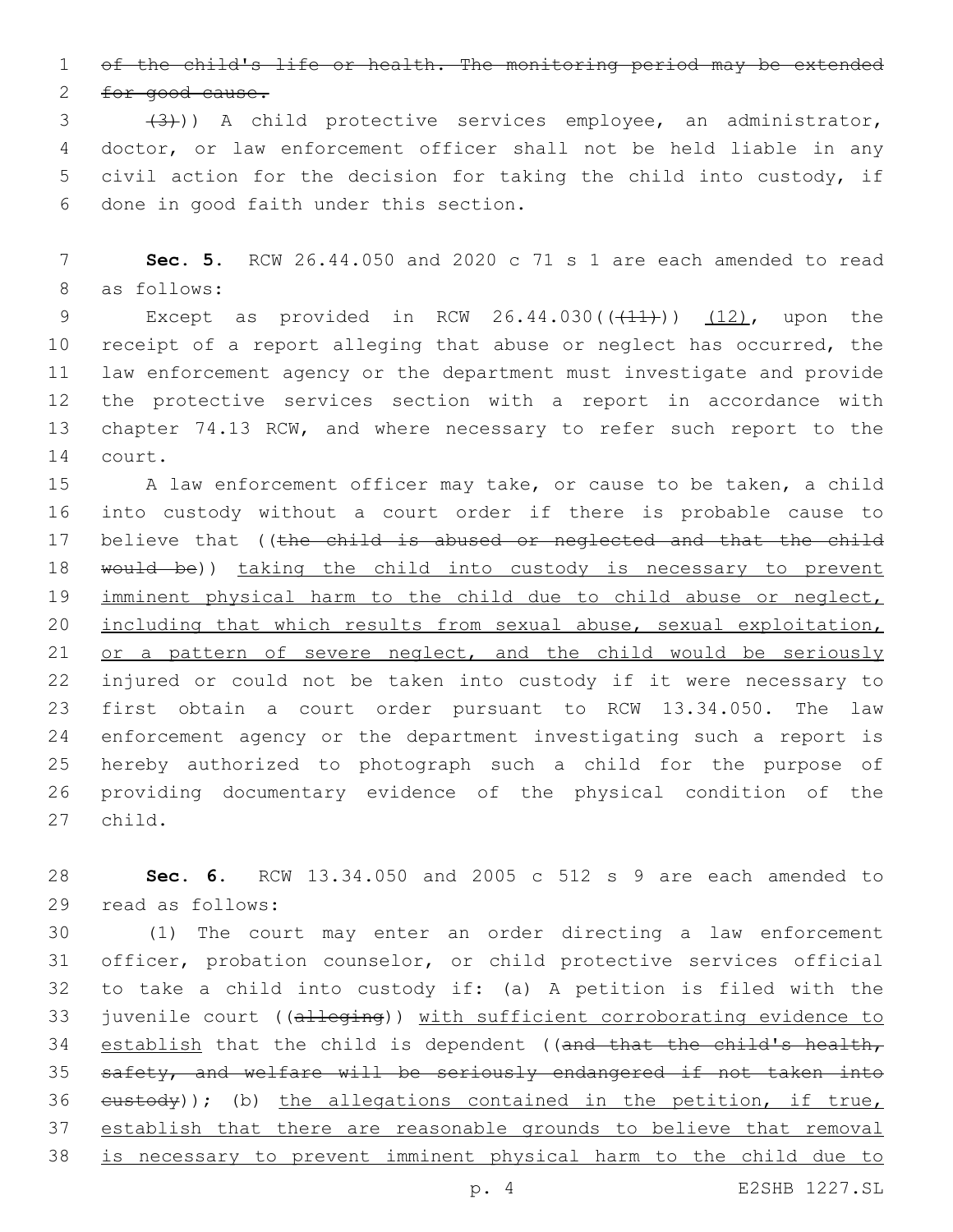1 child abuse or neglect, including that which results from sexual 2 abuse, sexual exploitation, or a pattern of severe neglect; and (c) 3 an affidavit or declaration is filed by the department in support of 4 the petition setting forth specific factual information evidencing 5 ((reasonable grounds that the child's health, safety, and welfare 6 will be seriously endangered if not taken into custody and at least 7 one of the grounds set forth demonstrates a risk of imminent harm to 8 the child. "Imminent harm" for purposes of this section shall 9 include, but not be limited to, circumstances of sexual abuse, sexual 10 exploitation as defined in RCW 26.44.020, and a parent's failure to 11 perform basic parental functions, obligations, and duties as the 12 result of substance abuse; and (c) the court finds reasonable grounds 13 to believe the child is dependent and that the child's health, 14 safety, and welfare will be seriously endangered if not taken into 15 eustody)) insufficient time to serve a parent with a dependency 16 petition and hold a hearing prior to removal.

 (2) Any petition that does not have the necessary affidavit or declaration demonstrating a risk of imminent harm requires that the parents are provided notice and an opportunity to be heard before the 20 order may be entered.

21 (3) The petition and supporting documentation must be served on 22 the parent, and if the child is in custody at the time the child is 23 removed, on the entity with custody other than the parent. If the 24 court orders that a child be taken into custody under subsection (1) 25 of this section, the petition and supporting documentation must be 26 served on the parent at the time of the child's removal unless, after 27 diligent efforts, the parents cannot be located at the time of 28 removal. If the parent is not served at the time of removal, the 29 department shall make diligent efforts to personally serve the 30 parent. Failure to effect service does not invalidate the petition if 31 service was attempted and the parent could not be found.

32 **Sec. 7.** RCW 13.34.062 and 2020 c 312 s 115 are each amended to 33 read as follows:

 (1)(a) Whenever a child is taken into custody by child protective services pursuant to a court order issued under RCW 13.34.050 or when child protective services is notified that a child has been taken into custody pursuant to RCW 26.44.050 or 26.44.056, child protective 38 services shall make ((reasonable)) diligent efforts to inform the parent, guardian, or legal custodian of the fact that the child has

p. 5 E2SHB 1227.SL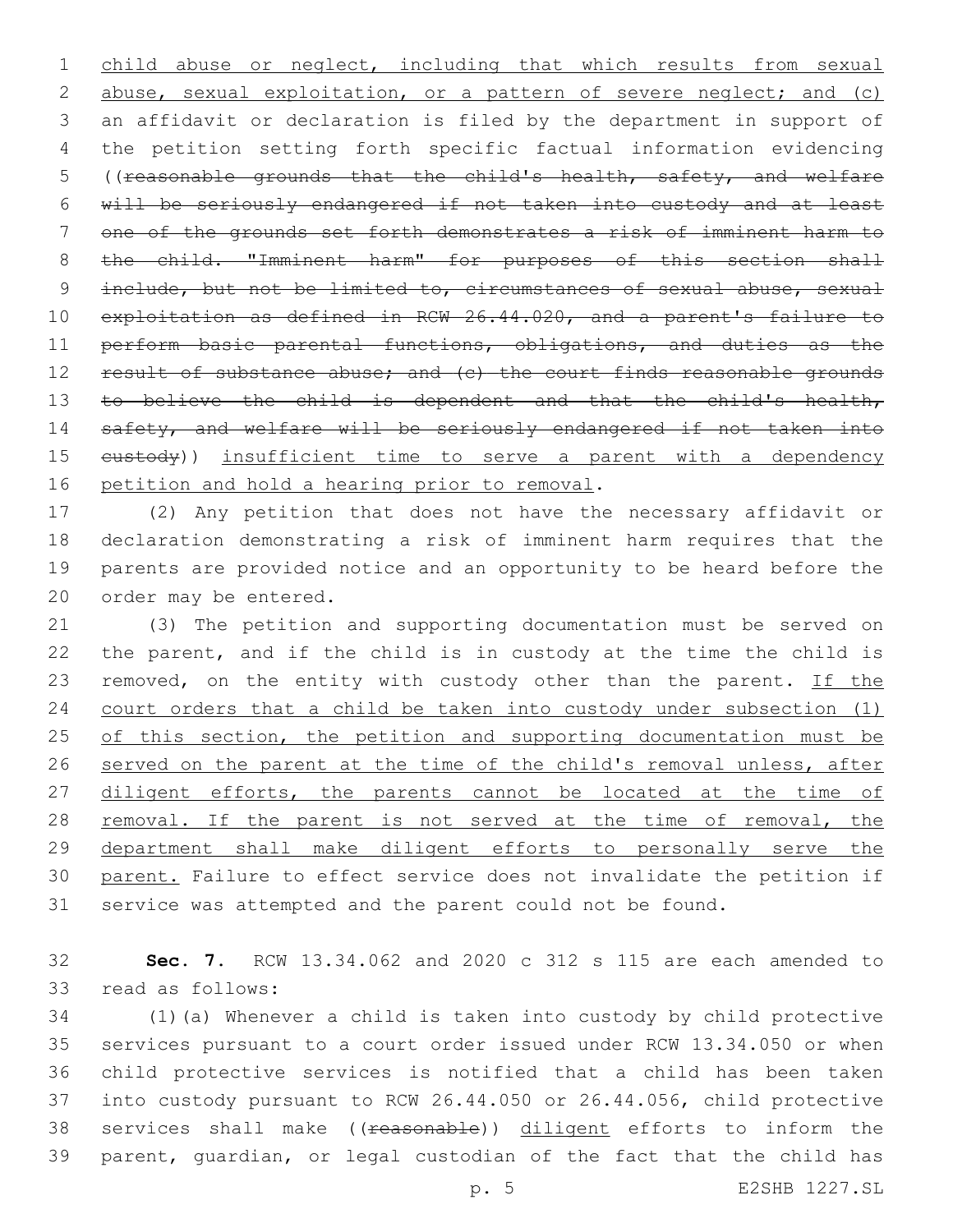been taken into custody, the reasons why the child was taken into custody, and their legal rights under this title, including the right to a shelter care hearing, as soon as possible. Notice must be provided in an understandable manner and take into consideration the parent's, guardian's, or legal custodian's primary language, level of 6 education, and cultural issues.

 (b) In no event shall the notice required by this section be provided to the parent, guardian, or legal custodian more than twenty-four hours after the child has been taken into custody or twenty-four hours after child protective services has been notified 11 that the child has been taken into custody.

 (2)(a) The notice of custody and rights may be given by any means reasonably certain of notifying the parents including, but not limited to, written, telephone, or in person oral notification. If the initial notification is provided by a means other than writing, child protective services shall make reasonable efforts to also 17 provide written notification.

 (b) The written notice of custody and rights required by this section shall be in substantially the following form:

# 20 TNOTICE

 Your child has been placed in temporary custody under the supervision of Child Protective Services (or other person or agency). You have important legal rights and you must take steps to protect 24 your interests.

 1. A court hearing will be held before a judge within 72 hours of the time your child is taken into custody excluding Saturdays, 27 Sundays, and holidays. You should call the court at . . . (insert appropriate phone number here) for specific information about the 29 date, time, and location of the court hearing.

 2. You have the right to have a lawyer represent you at the hearing. Your right to representation continues after the shelter care hearing. You have the right to records the department intends to rely upon. A lawyer can look at the files in your case, talk to child protective services and other agencies, tell you about the law, help you understand your rights, and help you at hearings. If you cannot afford a lawyer, the court will appoint one to represent you. To get 37 a court-appointed lawyer you must contact: . . . (explain local 38 procedure).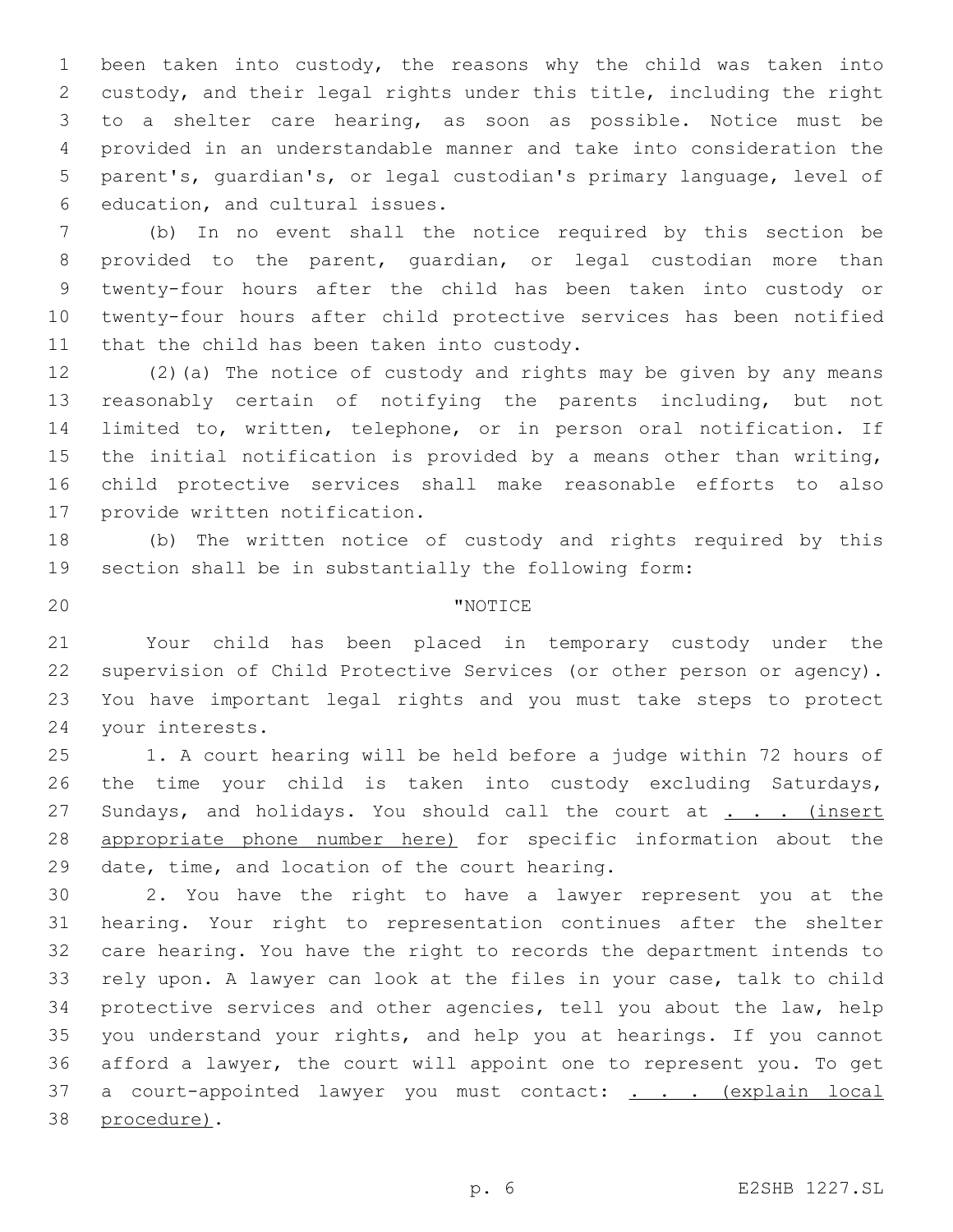3. At the hearing, you have the right to speak on your own behalf, to introduce evidence, to examine witnesses, and to receive a decision based solely on the evidence presented to the judge.

 4. If your hearing occurs before a court commissioner, you have the right to have the decision of the court commissioner reviewed by a superior court judge. To obtain that review, you must, within ten days after the entry of the decision of the court commissioner, file with the court a motion for revision of the decision, as provided in 9 RCW 2.24.050.

 You should be present at any shelter care hearing. If you do not come, the judge will not hear what you have to say.

 You may call the Child Protective Services' caseworker for more information about your child. The caseworker's name and telephone 14 number are: . . . (insert name and telephone number).

 5. You have a right to a case conference to develop a written service agreement following the shelter care hearing. The service agreement may not conflict with the court's order of shelter care. You may request that a multidisciplinary team, family group conference, or prognostic staffing be convened for your child's case. You may participate in these processes with your counsel present.

 6. If your child is placed in the custody of the department of 22 children, youth, and families or other ((supervising)) agency, immediately following the shelter care hearing, the court will enter 24 an order granting the department or other ((supervising)) agency the 25 right to inspect and copy all health, medical, mental health, and education records of the child, directing health care providers to release such information without your further consent, and granting 28 the department or ((supervising)) agency or its designee the authority and responsibility, where applicable, to:

 (1) Notify the child's school that the child is in out-of-home 31 placement;

32 (2) Enroll the child in school; 33 (3) Request the school transfer records; (4) Request and authorize evaluation of special needs; 35 (5) Attend parent or teacher conferences; 36 (6) Excuse absences;

(7) Grant permission for extracurricular activities;

 (8) Authorize medications which need to be administered during school hours and sign for medical needs that arise during school 40 hours; and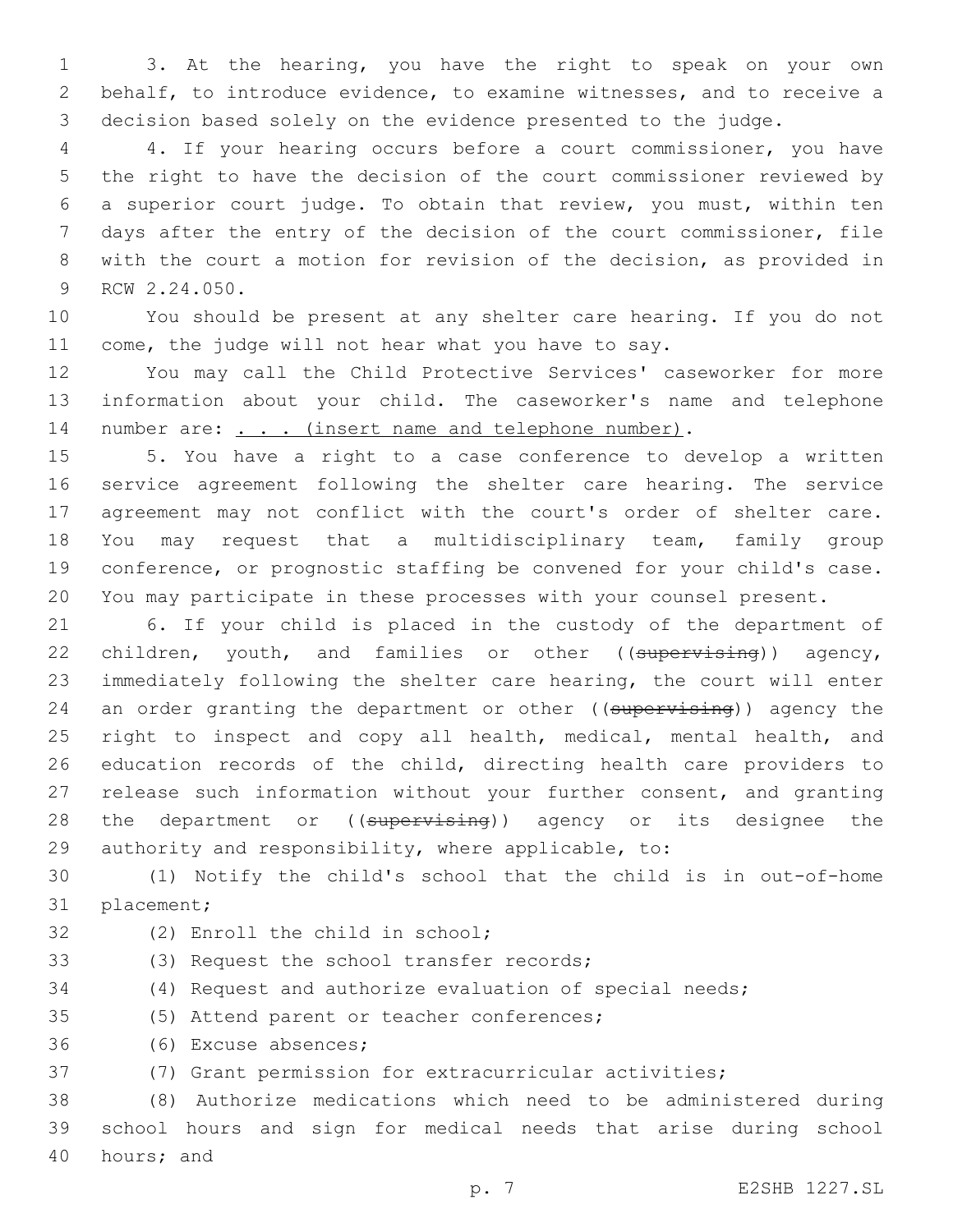(9) Complete or update school emergency records.

 7. If the court decides to place your child in the custody of the 3 department of children, youth, and families or other ((supervising)) agency, the department or agency will create a permanency plan for your child, including a primary placement goal and secondary placement goal. The department or agency also will recommend that the court order services for your child and for you, if needed. The department or agency is required to make reasonable efforts to provide you with services to address your parenting problems, and to provide you with visitation with your child according to court orders. Failure to promptly engage in services or to maintain contact with your child may lead to the filing of a petition to terminate 13 your parental rights.

 8. Primary and secondary permanency plans are intended to run at the same time so that your child will have a permanent home as 16 quickly as possible. Absent good cause, and when appropriate, the 17 department or other ((supervising)) agency must follow the wishes of a natural parent regarding placement of a child. You should tell your lawyer and the court where you wish your child placed immediately, including whether you want your child placed with you, with a relative, or with another suitable person. You also should tell your lawyer and the court what services you feel are necessary and your wishes regarding visitation with your child. Even if you want another parent or person to be the primary placement choice for your child, 25 you should tell your lawyer, the department or other ((supervising)) 26 agency, and the court if you want to be a secondary placement option, and you should comply with court orders for services and participate in visitation with your child. Early and consistent involvement in your child's case plan is important for the well-being of your child.

 9. A dependency petition begins a judicial process, which, if the court finds your child dependent, could result in substantial restrictions including, the entry or modification of a parenting plan or residential schedule, previously existing nonparental custody order or decree, guardianship order, or permanent loss of your 35 parental rights."

 Upon receipt of the written notice, the parent, guardian, or legal custodian shall acknowledge such notice by signing a receipt prepared by child protective services. If the parent, guardian, or legal custodian does not sign the receipt, the reason for lack of a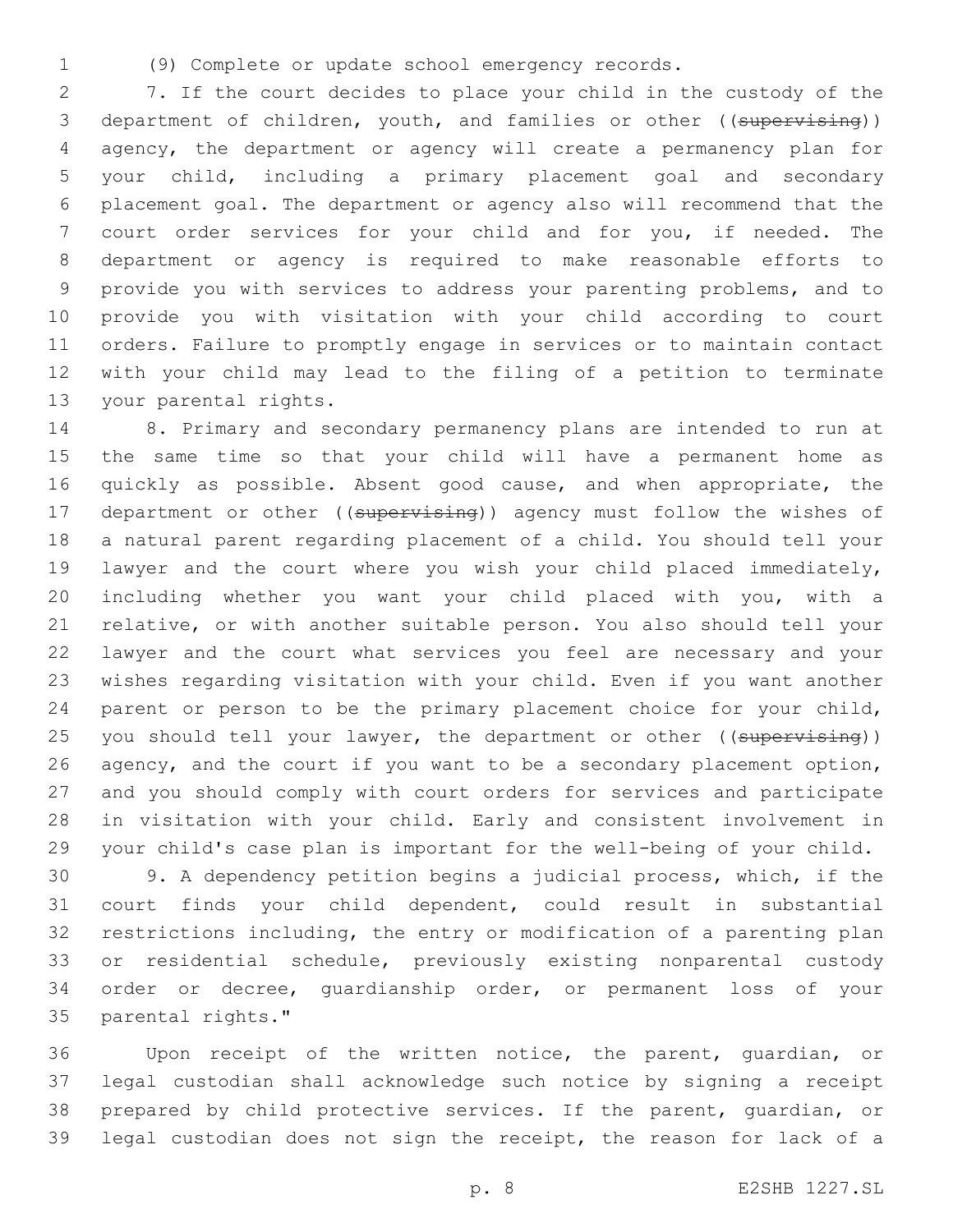signature shall be written on the receipt. The receipt shall be made a part of the court's file in the dependency action.

 If after making reasonable efforts to provide notification, child protective services is unable to determine the whereabouts of the parents, guardian, or legal custodian, the notice shall be delivered or sent to the last known address of the parent, guardian, or legal custodian.7

 (3) If child protective services is not required to give notice under this section, the juvenile court counselor assigned to the 10 matter shall make all ((reasonable)) diligent efforts to advise the parents, guardian, or legal custodian of the time and place of any 12 shelter care hearing, request that they be present, and inform them of their basic rights as provided in RCW 13.34.090.

 (4) ((Reasonable)) Diligent efforts to advise and to give notice, as required in this section, shall include, at a minimum, investigation of the whereabouts of the parent, guardian, or legal 17 custodian. If such ((reasonable)) diligent efforts are not successful, or the parent, guardian, or legal custodian does not appear at the shelter care hearing, the petitioner shall testify at 20 the hearing or state in a declaration:

 (a) The efforts made to investigate the whereabouts of, and to 22 advise, the parent, quardian, or custodian; and

 (b) Whether actual advice of rights was made, to whom it was made, and how it was made, including the substance of any oral communication or copies of written materials used.

 **Sec. 8.** RCW 13.34.060 and 2007 c 413 s 3 are each amended to 27 read as follows:

 (1) A child taken into custody pursuant to RCW 13.34.050 or 26.44.050 shall be immediately placed in shelter care. A child taken by a relative of the child in violation of RCW 9A.40.060 or 9A.40.070 shall be placed in shelter care only when permitted under RCW 13.34.055. No child may be held longer than seventy-two hours, excluding Saturdays, Sundays, and holidays, after such child is taken into custody unless a court order has been entered for continued shelter care. In no case may a child who is taken into custody pursuant to RCW 13.34.055, 13.34.050, or 26.44.050 be detained in a 37 secure detention facility.

 (2) Unless there is reasonable cause based on specific evidence to believe that the health, safety, or welfare of the child would be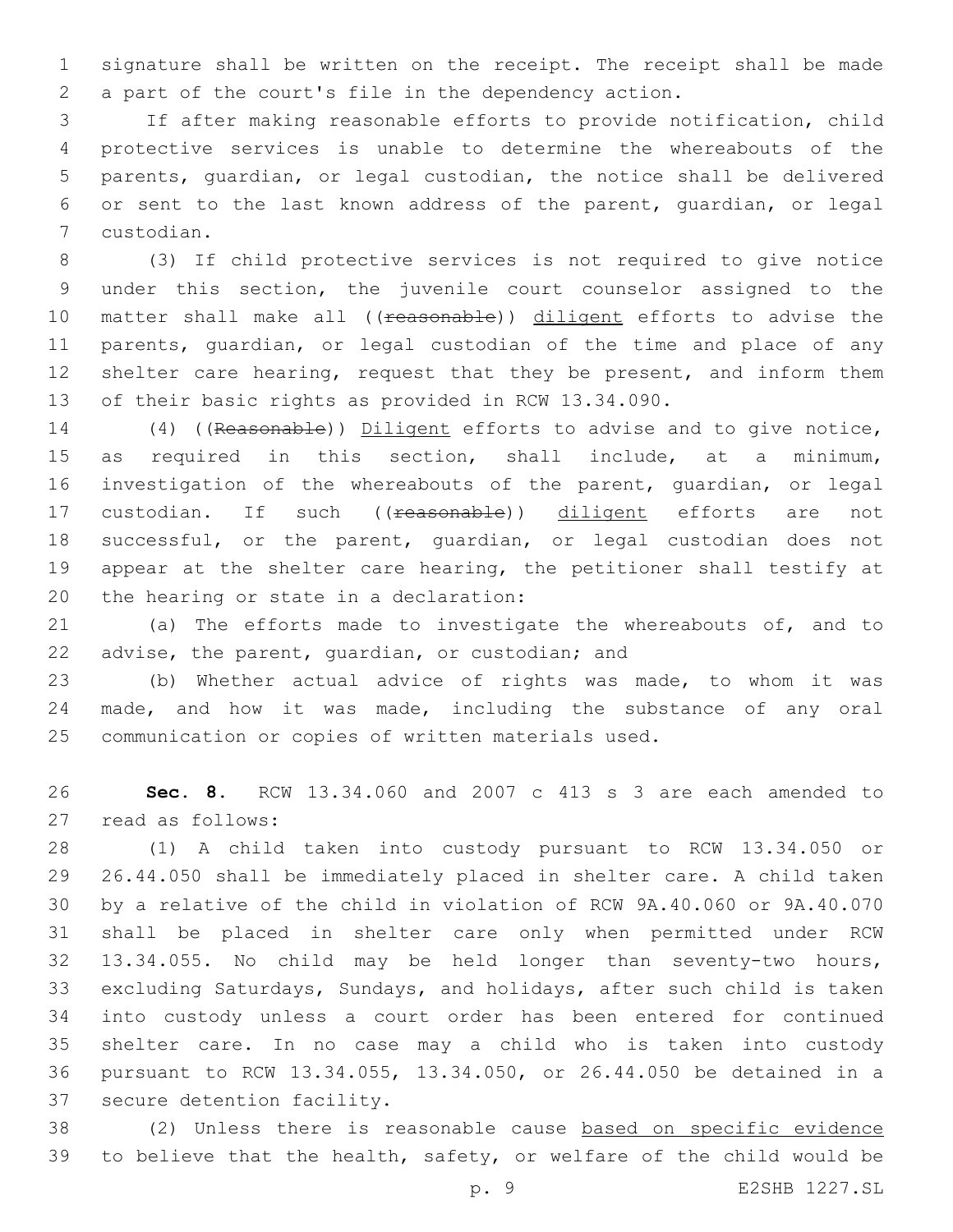jeopardized or that the efforts to reunite the parent and child will be hindered, priority placement for a child in shelter care, pending a court hearing, shall be with any person described in RCW 74.15.020(2)(a) or 13.34.130(1)(b). The person must be willing and available to care for the child and be able to meet any special needs 6 of the child and the court must ( $(find$  that such placement is in the best interests of the child)) complete the inquiry required under RCW 13.34.065 to establish whether continued placement with the relative is appropriate. The person must be willing to facilitate the child's visitation with siblings, if such visitation is part of the 11 ((supervising agency's)) department's plan or is ordered by the court. If a child is not initially placed with a relative or other suitable person requested by the parent pursuant to this section, the 14 ((supervising agency)) department shall make ((an effort within 15 available resources)) continuing efforts to place the child with a relative or other suitable person requested by the parent on the next 17 business day after the child is taken into custody. The ((supervising 18 agency)) department shall document its effort to place the child with a relative or other suitable person requested by the parent pursuant to this section. Nothing within this subsection (2) establishes an entitlement to services or a right to a particular placement.

 (3) Whenever a child is taken into custody pursuant to this 23 section, the ((supervising agency)) department may authorize evaluations of the child's physical or emotional condition, routine medical and dental examination and care, and all necessary emergency 26 care, after informing the child's parent, quardian, or legal custodian, unless the parent, guardian, or legal custodian cannot be 28 reached. The child's parent, guardian, or legal custodian must be provided the opportunity to attend any appointments authorized under this subsection, unless prohibited by court order.

 **Sec. 9.** RCW 13.34.065 and 2019 c 172 s 11 are each amended to 32 read as follows:

33 (1)(a) When a child is ((taken into custody)) removed or when the petitioner is seeking the removal of a child from the child's parent, guardian, or legal custodian, the court shall hold a shelter care hearing within seventy-two hours, excluding Saturdays, Sundays, and holidays. The primary purpose of the shelter care hearing is to determine whether the child can be immediately and safely returned 39 home while the adjudication of the dependency is pending. The court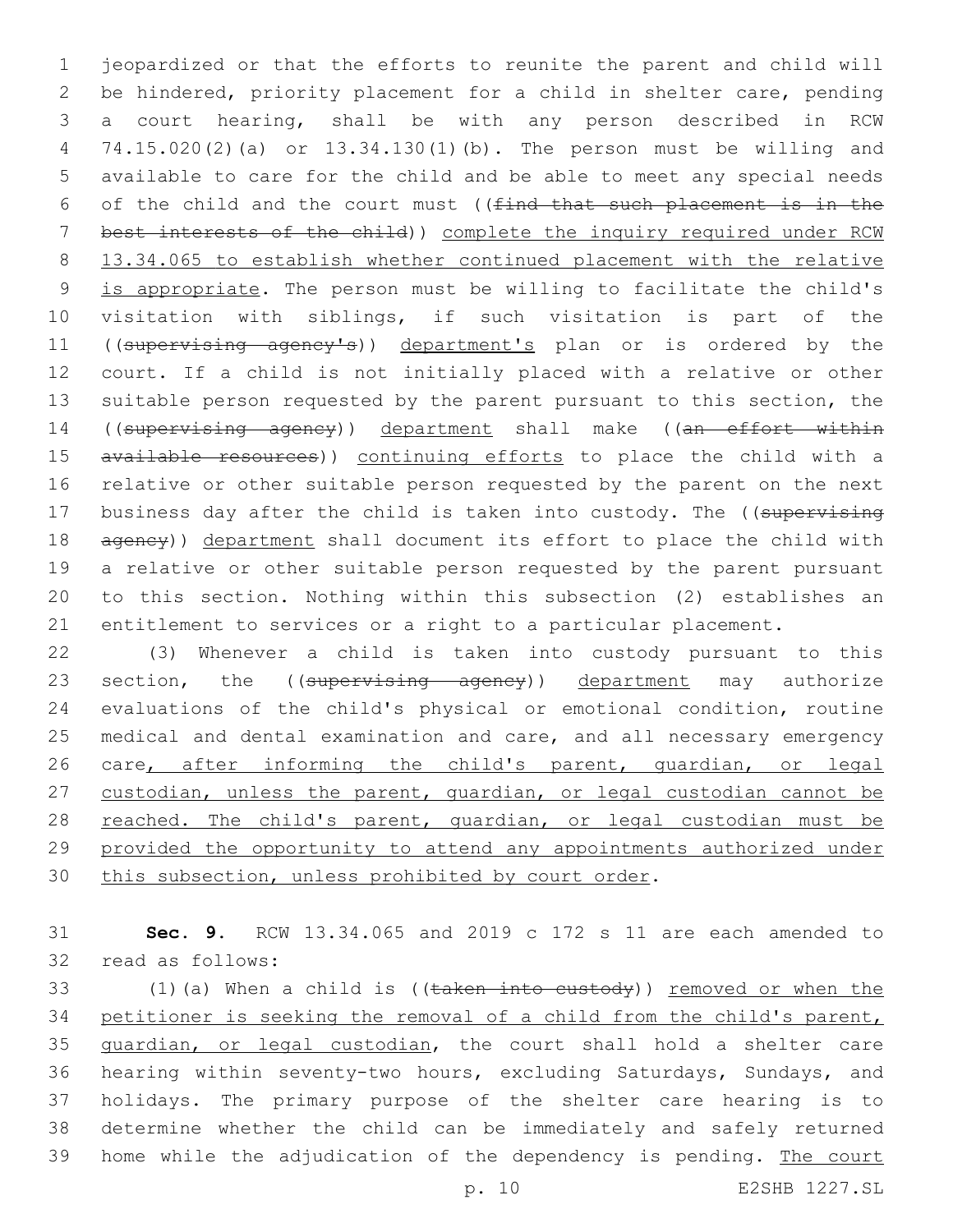shall hold an additional shelter care hearing within 72 hours, excluding Saturdays, Sundays, and holidays if the child is removed from the care of a parent, guardian, or legal custodian at any time after an initial shelter care hearing under this section.

 (b) Any child's attorney, parent, guardian, or legal custodian who for good cause is unable to attend or adequately prepare for the shelter care hearing may request that the initial shelter care hearing be continued or that a subsequent shelter care hearing be scheduled. The request shall be made to the clerk of the court where the petition is filed prior to the initial shelter care hearing. Upon 11 the request of the child's attorney, parent, quardian, or legal 12 custodian, the court shall schedule the hearing within seventy-two hours of the request, excluding Saturdays, Sundays, and holidays. The clerk shall notify all other parties of the hearing by any reasonable 15 means. If the parent, quardian, or legal custodian is not represented 16 by counsel, the clerk shall provide information to the parent, 17 quardian, or legal custodian regarding how to obtain counsel.

 (2)(a) If it is likely that the child will remain in shelter care longer than seventy-two hours, the department shall submit a recommendation to the court as to the further need for shelter care in all cases in which the child will remain in shelter care longer than the seventy-two hour period. In all other cases, the recommendation shall be submitted by the juvenile court probation 24 counselor.

 (b) All parties have the right to present testimony to the court regarding the need or lack of need for shelter care.

 (c) Hearsay evidence before the court regarding the need or lack 28 of need for shelter care must be supported by sworn testimony, affidavit, or declaration of the person offering such evidence.

 (3)(a) At the commencement of the hearing, the court shall notify the parent, guardian, or custodian of the following:

 (i) The parent, guardian, or custodian has the right to a shelter 33 care hearing;

 (ii) The nature of the shelter care hearing, the rights of the parents, and the proceedings that will follow; and

 (iii) If the parent, guardian, or custodian is not represented by counsel, the right to be represented. If the parent, guardian, or custodian is indigent, the court shall appoint counsel as provided in 39 RCW 13.34.090; and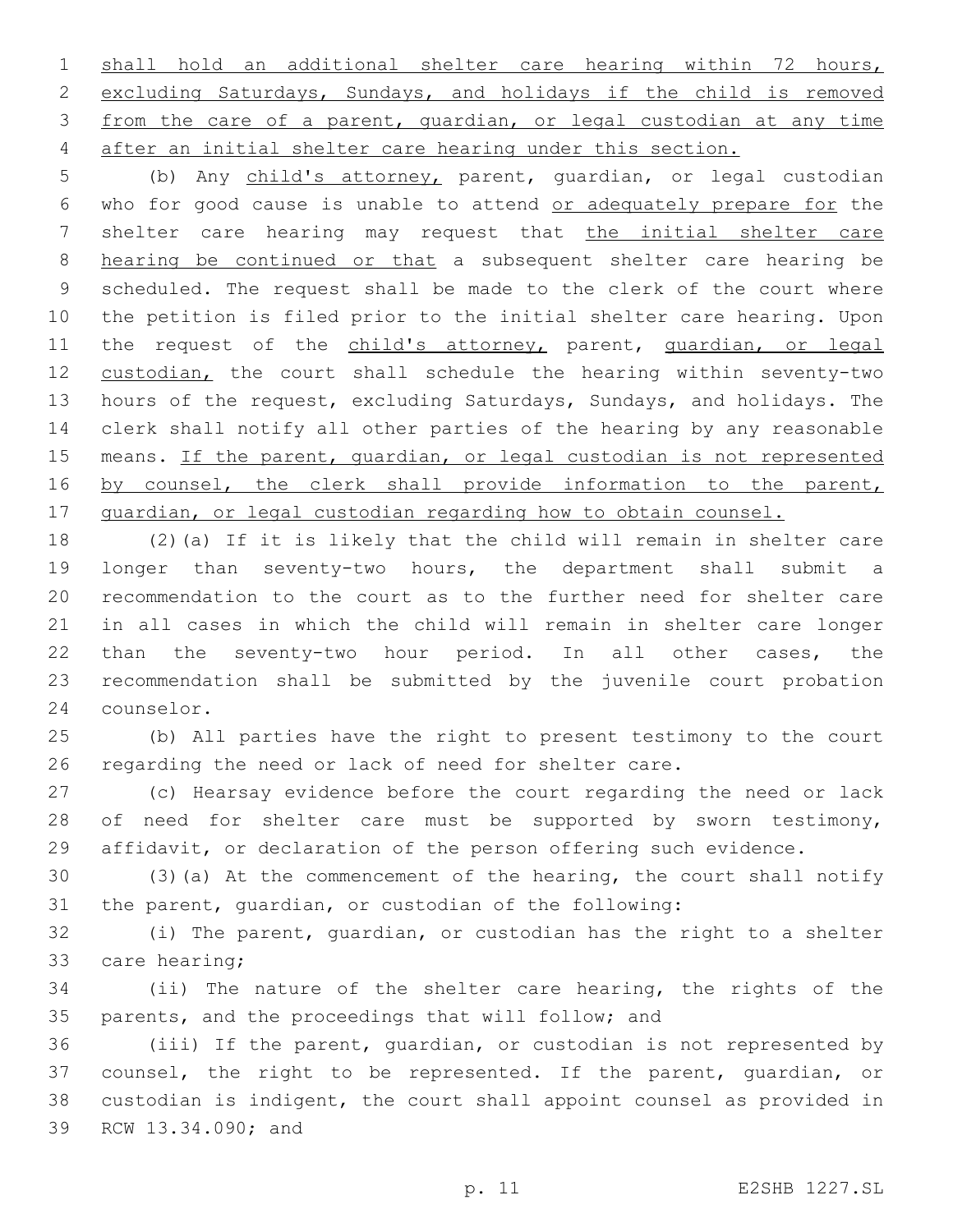(b) If a parent, guardian, or legal custodian desires to waive the shelter care hearing, the court shall determine, on the record and with the parties present, whether such waiver is knowing and voluntary. A parent may not waive his or her right to the shelter 5 care hearing unless he or she appears in court, in person, or by remote means, and the court determines that the waiver is knowing and voluntary. Regardless of whether the court accepts the parental waiver of the shelter care hearing, the court must provide notice to the parents of their rights required under (a) of this subsection and make the finding required under subsection (4) of this section.

 (4) At the shelter care hearing the court shall examine the need for shelter care and inquire into the status of the case. The paramount consideration for the court shall be the health, welfare, and safety of the child. At a minimum, the court shall inquire into 15 the following:

 (a) Whether the notice required under RCW 13.34.062 was given to all known parents, guardians, or legal custodians of the child. The court shall make an express finding as to whether the notice required under RCW 13.34.062 was given to the parent, guardian, or legal custodian. If actual notice was not given to the parent, guardian, or legal custodian and the whereabouts of such person is known or can be ascertained, the court shall order the department to make 23 ((reasonable)) diligent efforts to advise the parent, quardian, or legal custodian of the status of the case, including the date and 25 time of any subsequent hearings, and their rights under RCW 13.34.090;26

 (b) Whether the child can be safely returned home while the 28 adjudication of the dependency is pending;

 (c) What efforts have been made to place the child with a relative. The court shall ask the parents whether the department discussed with them the placement of the child with a relative or other suitable person described in RCW 13.34.130(1)(b) and shall determine what efforts have been made toward such a placement;

 (d) What services were provided to the family to prevent or eliminate the need for removal of the child from the child's home. If the dependency petition or other information before the court alleges that homelessness or the lack of suitable housing was a significant factor contributing to the removal of the child, the court shall inquire as to whether housing assistance was provided to the family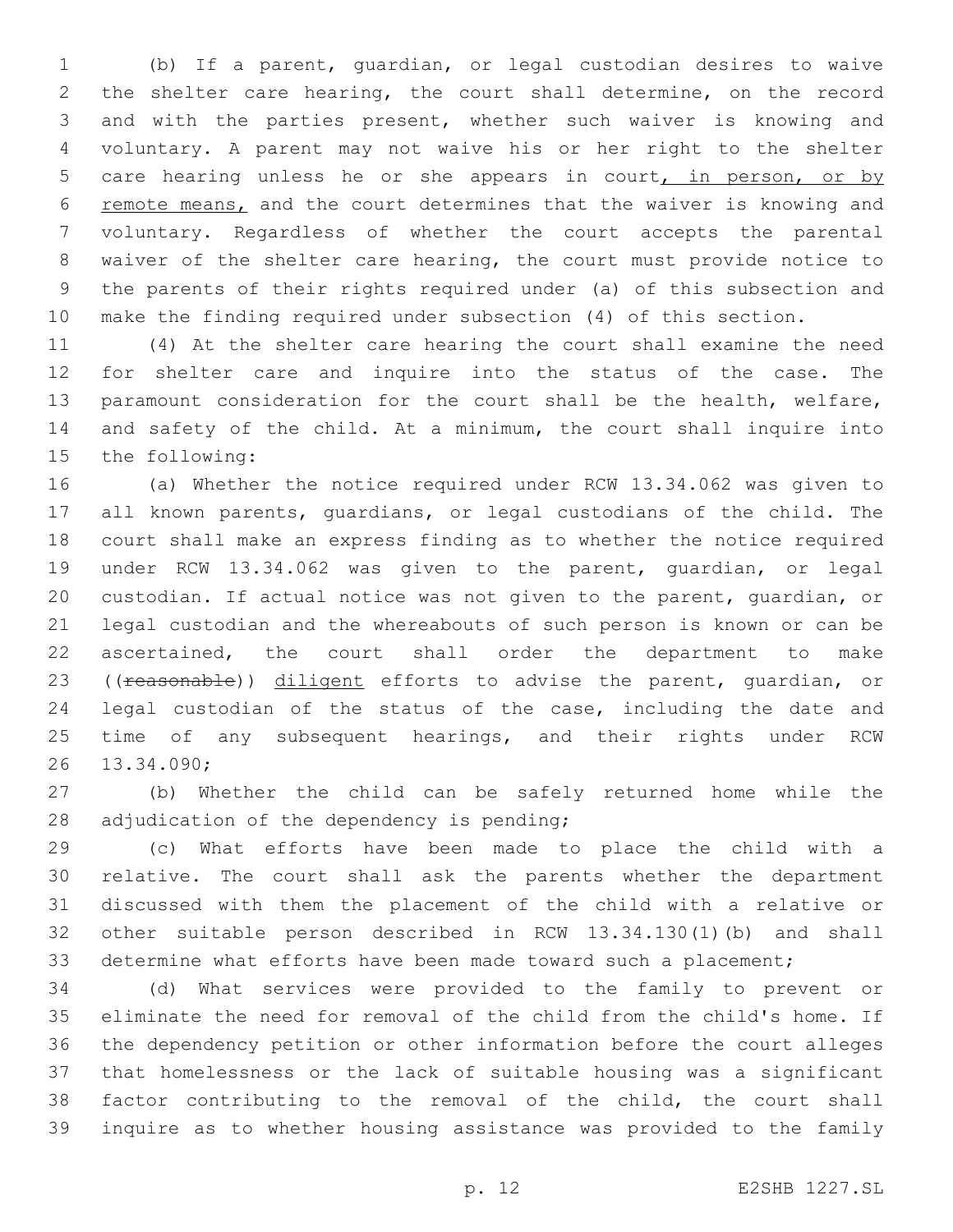to prevent or eliminate the need for removal of the child or 2 children;

 (e) Is the placement proposed by the department the least disruptive and most family-like setting that meets the needs of the 5 child:

 (f) Whether it is in the best interest of the child to remain enrolled in the school, developmental program, or child care the child was in prior to placement and what efforts have been made to maintain the child in the school, program, or child care if it would be in the best interest of the child to remain in the same school, 11 program, or child care;

(g) Appointment of a guardian ad litem or attorney;

 (h) Whether the child is or may be an Indian child as defined in RCW 13.38.040, whether the provisions of the federal Indian child 15 welfare act or chapter 13.38 RCW apply, and whether there is compliance with the federal Indian child welfare act and chapter 17 13.38 RCW, including notice to the child's tribe;

 (i) Whether, as provided in RCW 26.44.063, restraining orders, or orders expelling an allegedly abusive household member from the home of a nonabusive parent, guardian, or legal custodian, will allow the 21 child to safely remain in the home;

 (j) Whether any orders for examinations, evaluations, or immediate services are needed. The court may not order a parent to undergo examinations, evaluation, or services at the shelter care hearing unless the parent agrees to the examination, evaluation, or 26 service:

 (k) The terms and conditions for parental, sibling, and family 28 visitation.

 (5)(a) The court shall release a child alleged to be dependent to the care, custody, and control of the child's parent, guardian, or legal custodian unless the court finds there is reasonable cause to 32 believe that:

 (i) After consideration of the specific services that have been provided, reasonable efforts have been made to prevent or eliminate the need for removal of the child from the child's home and to make 36 it possible for the child to return home; and

 (ii)(A) The child has no parent, guardian, or legal custodian to 38 provide supervision and care for such child; or

 (B) ((The release of such child would present a serious threat of substantial harm to such child)) (I) Removal of the child is

p. 13 E2SHB 1227.SL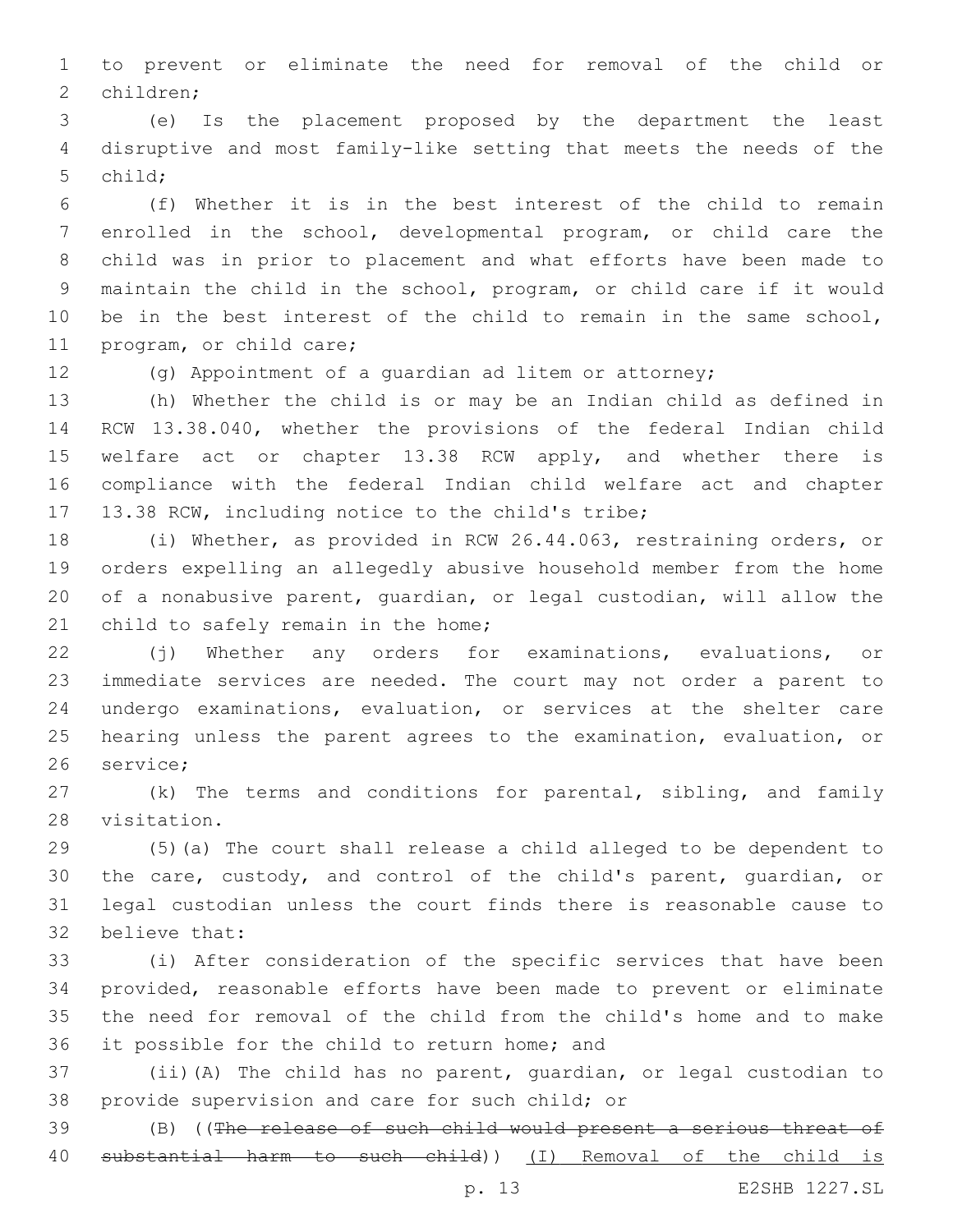necessary to prevent imminent physical harm due to child abuse or neglect, including that which results from sexual abuse, sexual 3 exploitation, or a pattern of severe neglect, notwithstanding an order entered pursuant to RCW 26.44.063. The evidence must show a causal relationship between the particular conditions in the home and imminent physical harm to the child. The existence of community or family poverty, isolation, single parenthood, age of the parent, crowded or inadequate housing, substance abuse, prenatal drug or alcohol exposure, mental illness, disability or special needs of the 10 parent or child, or nonconforming social behavior does not by itself 11 constitute imminent physical harm; (II) It is contrary to the welfare of the child to be returned 13 home; and (III) After considering the particular circumstances of the child, any imminent physical harm to the child outweighs the harm the 16 child will experience as a result of removal; or (C) The parent, guardian, or custodian to whom the child could be released has been charged with violating RCW 9A.40.060 or 9A.40.070. (b) If the court finds that the elements of (a)(ii)(B) of this subsection require removal of the child, the court shall further consider: (i) Whether participation by the parents, guardians, or legal custodians in any prevention services would prevent or eliminate the 24 need for removal and, if so, shall inquire of the parent whether they 25 are willing to participate in such services. If the parent agrees to participate in the prevention services identified by the court that would prevent or eliminate the need for removal, the court shall 28 place the child with the parent. The court shall not order a parent to participate in prevention services over the objection of the parent, however, parents shall have the opportunity to consult with counsel prior to deciding whether to agree to proposed prevention services as a condition of having the child return to or remain in 33 the care of the parent; and (ii) Whether the issuance of a temporary order of protection directing the removal of a person or persons from the child's 36 residence would prevent the need for removal of the child. (c)(i) If the court does not release the child to his or her parent, guardian, or legal custodian, the court shall order placement with a relative or other suitable person as described in RCW

40 13.34.130(1)(b), unless ((there is reasonable cause to believe the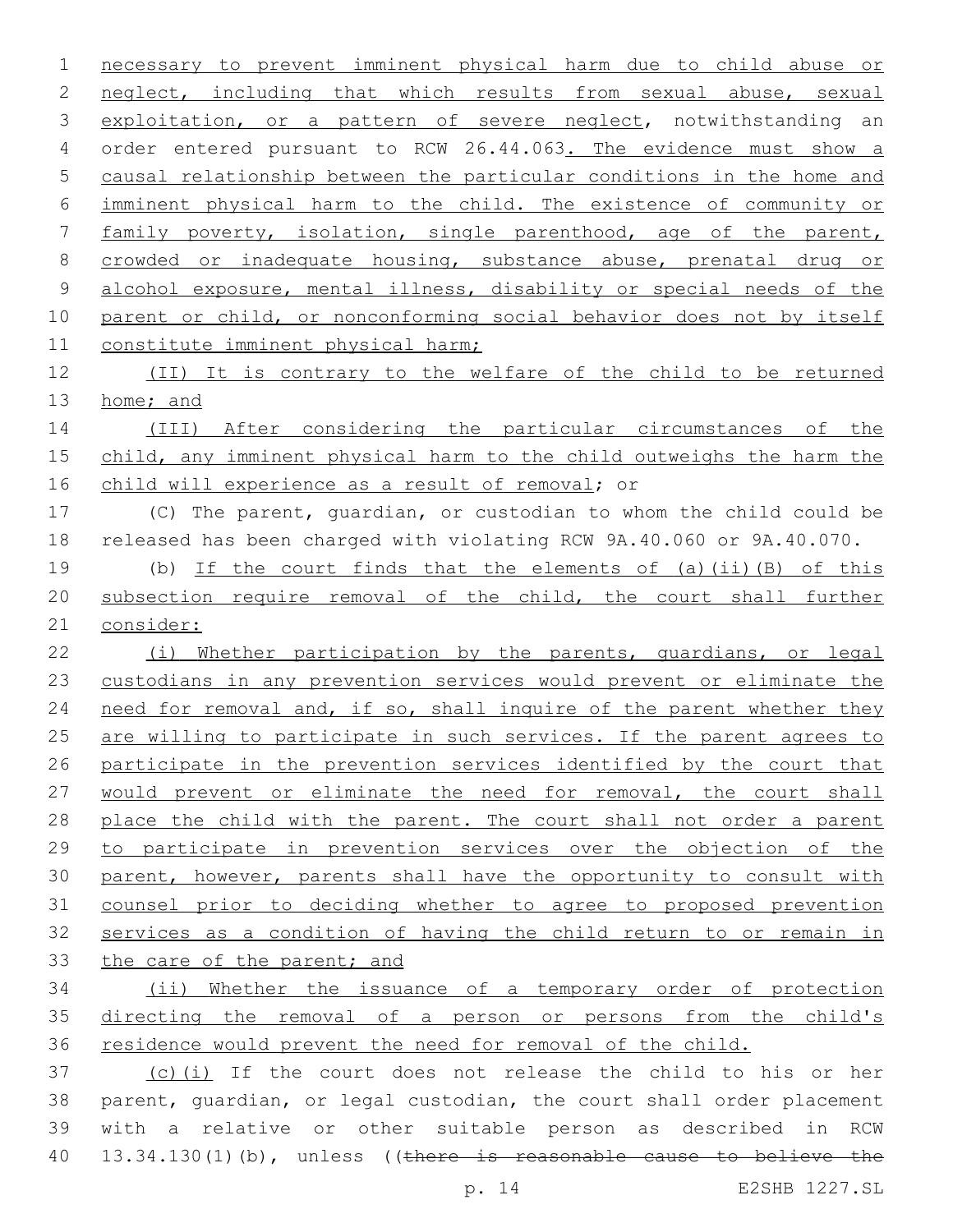1 health, safety, or welfare of the child would be jeopardized or that 2 the)) the petitioner establishes that there is reasonable cause to 3 believe that:

 (A) Placement in licensed foster care is necessary to prevent imminent physical harm to the child due to child abuse or neglect, including that which results from sexual abuse, sexual exploitation, or a pattern of severe neglect, because no relative or other suitable 8 person is capable of ensuring the basic safety of the child; or

9 (B) The efforts to reunite the parent and child will be hindered. 10 ((If such relative or other suitable person appears otherwise 11 suitable and competent to provide care and treatment, the 12 fingerprint-based background check need not be completed before 13 placement, but as soon as possible after placement. The court must 14 also determine whether placement with the relative or other suitable 15 person is in the child's best interests. The relative or other 16 suitable person must be willing and available to:

17 (i) Care for the child and be able to meet any special needs of 18  $the child;$ 

19 (ii) Facilitate the child's visitation with siblings, if such 20 visitation is part of the department's plan or is ordered by the 21 court; and

22 (iii) Cooperate with the department in providing necessary 23 background checks and home studies.

 $(24 \t (-))$  (ii) In making the determination in (c)(i) of this 25 subsection, the court shall:

26 (A) Inquire of the petitioner and any other person present at the 27 hearing for the child whether there are any relatives or other 28 suitable persons who are willing to care for the child. This inquiry 29 must include whether any relative or other suitable person:

30 (I) Has expressed an interest in becoming a caregiver for the 31 child;

32 (II) Is able to meet any special needs of the child;

33 (III) Is willing to facilitate the child's sibling and parent 34 visitation if such visitation is ordered by the court; and

35 (IV) Supports reunification of the parent and child once 36 reunification can safely occur; and

37 (B) Give great weight to the stated preference of the parent, 38 guardian, or legal custodian, and the child.

39 (iii) If a relative or other suitable person expressed an 40 interest in caring for the child, can meet the child's special needs,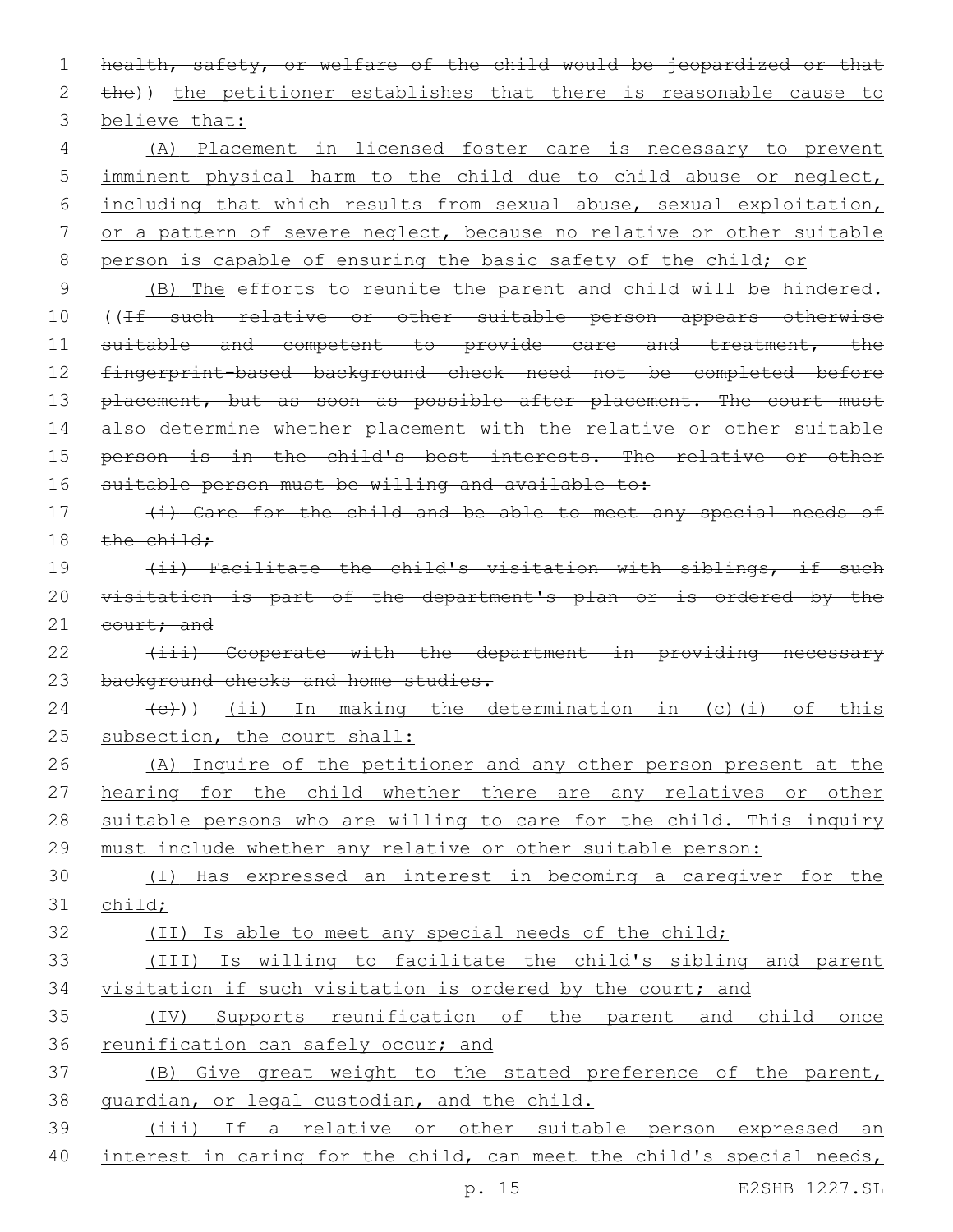can support parent-child reunification, and will facilitate court-2 ordered sibling or parent visitation, the following must not prevent 3 the child's placement with such relative or other suitable person:

 (A) An incomplete department or fingerprint-based background 5 check, if such relative or other suitable person appears otherwise suitable and competent to provide care and treatment, but the background checks must be completed as soon as possible after placement;

 (B) Uncertainty on the part of the relative or other suitable 10 person regarding potential adoption of the child;

 (C) Disbelief on the part of the relative or other suitable 12 person that the parent, quardian, or legal custodian presents a 13 danger to the child, provided the caregiver will protect the safety 14 of the child and comply with court orders regarding contact with a 15 parent, quardian, or legal custodian; or

 (D) The conditions of the relative or other suitable person's home are not sufficient to satisfy the requirements of a licensed foster home. The court may order the department to provide financial 19 or other support to the relative or other suitable person necessary to ensure safe conditions in the home.

21 (d) If the child was not initially placed with a relative or other suitable person, and the court does not release the child to his or her parent, guardian, or legal custodian, the department shall make reasonable efforts to locate a relative or other suitable person 25 pursuant to RCW 13.34.060(1). ((In determining placement, the court shall weigh the child's length of stay and attachment to the current 27 provider in determining what is in the best interest of the child.

28 (d) If a relative or other suitable person is not available, the 29 court shall order continued shelter care)) (e) If the court does not order placement with a relative or other suitable person, the court shall place the child in licensed foster care and shall set forth its reasons for the order. If the court orders placement of the child with a person not related to the child and not licensed to provide foster care, the placement is subject to all terms and conditions of 35 this section that apply to relative placements.

 (((e))) (f) Any placement with a relative, or other suitable person approved by the court pursuant to this section, shall be contingent upon cooperation with the department's or agency's case plan and compliance with court orders related to the care and supervision of the child including, but not limited to, court orders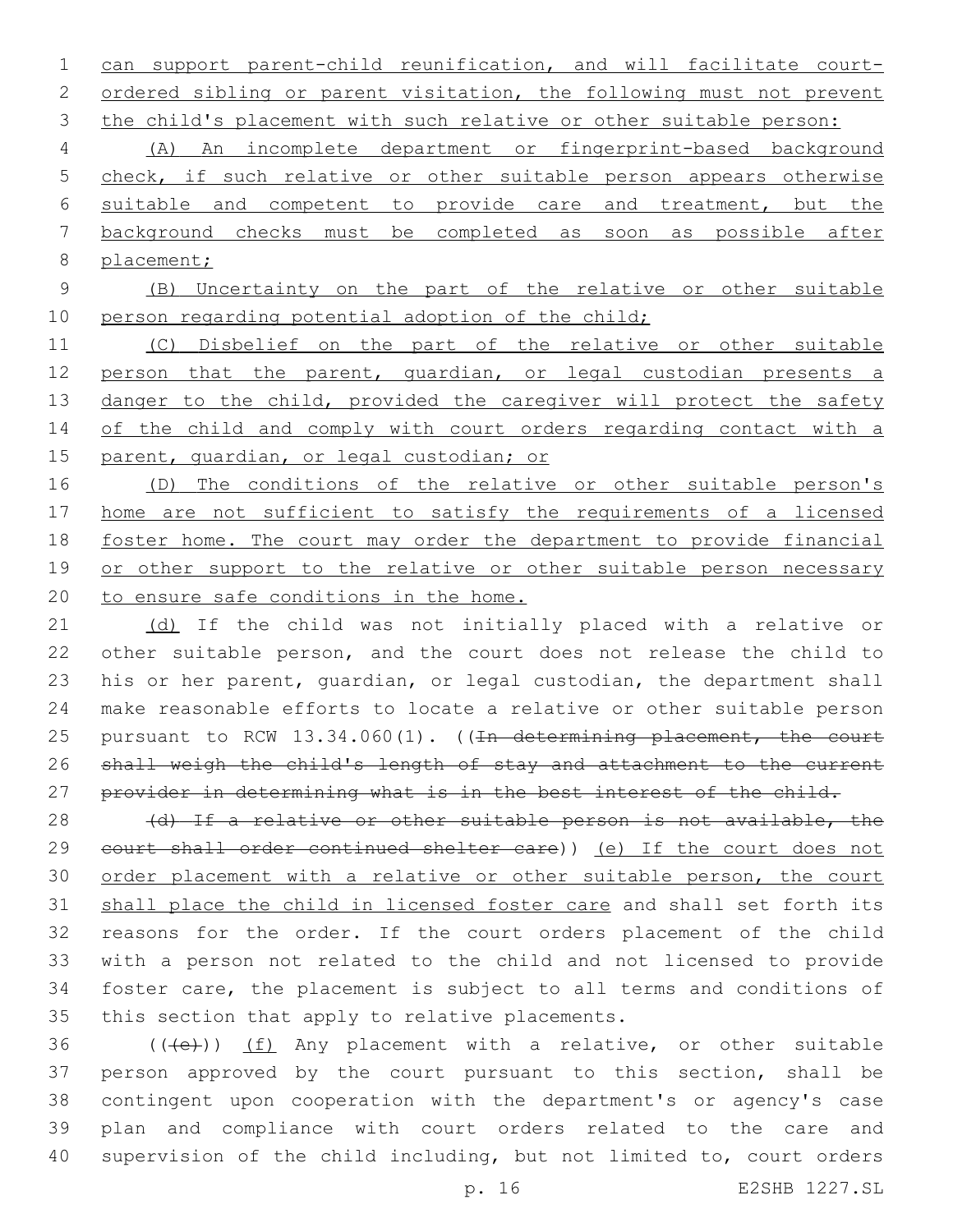regarding parent-child contacts, sibling contacts, and any other conditions imposed by the court. Noncompliance with the case plan or court order is grounds for removal of the child from the home of the relative or other suitable person, subject to review by the court.

5 ( $(\text{+f})$ ) (g) If the child is placed in a qualified residential treatment program as defined in this chapter, the court shall, within 7 sixty days of placement, hold a hearing to:

 (i) Consider the assessment required under RCW 13.34.420 and submitted as part of the department's social study, and any related 10 documentation;

 (ii) Determine whether placement in foster care can meet the child's needs or if placement in another available placement setting best meets the child's needs in the least restrictive environment; 14 and

 (iii) Approve or disapprove the child's placement in the 16 qualified residential treatment program.

17 (((g)) (h) Uncertainty by a parent, guardian, legal custodian, relative, or other suitable person that the alleged abuser has in fact abused the child shall not, alone, be the basis upon which a child is removed from the care of a parent, guardian, or legal custodian under (a) of this subsection, nor shall it be a basis, alone, to preclude placement with a relative or other suitable person 23 under  $((+b))$  (c) of this subsection.

 (i) If the court places with a relative or other suitable person, and that person has indicated a desire to become a licensed foster 26 parent, the court shall order the department to commence an assessment of the home of such relative or other suitable person within 10 days and thereafter issue an initial license as provided under RCW 74.15.120 for such relative or other suitable person, if 30 qualified, as a foster parent. The relative or other suitable person shall receive a foster care maintenance payment, starting on the date the department approves the initial license. If such home is found to 33 be unqualified for licensure, the department shall report such fact to the court within one week of that determination. The department 35 shall report on the status of the licensure process during the entry 36 of any dispositional orders in the case.

37 (j) If the court places the child in licensed foster care:

 (i) The petitioner shall report to the court, at the shelter care hearing, the location of the licensed foster placement the petitioner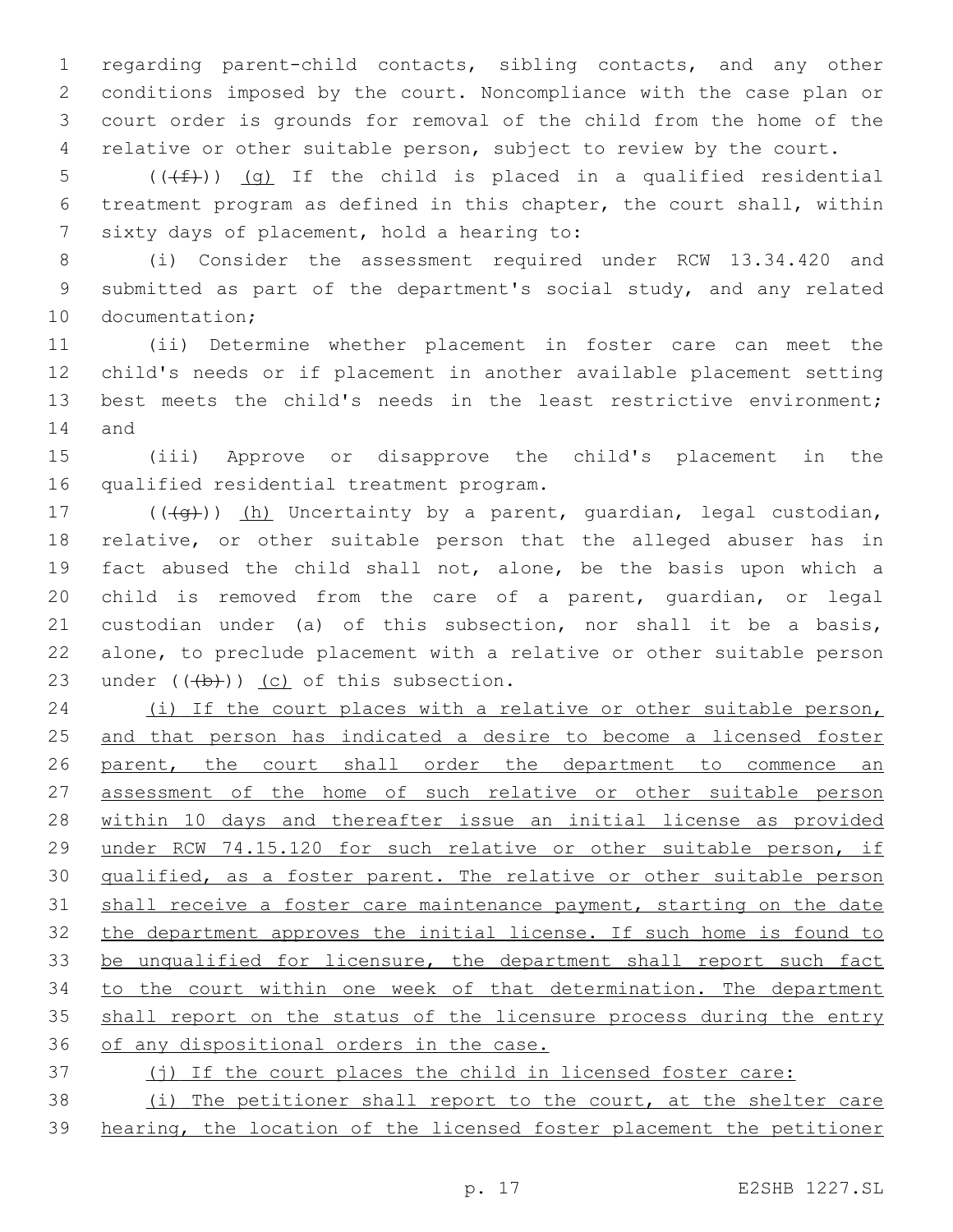| 1              | has identified for the child and the court shall inquire as to        |
|----------------|-----------------------------------------------------------------------|
| $\overline{2}$ | whether:                                                              |
| 3              | (A) The identified placement is the least restrictive placement       |
| 4              | necessary to meet the needs of the child;                             |
| 5              | The child will be able to remain in the same school and<br>(B)        |
| 6              | whether any orders of the court are necessary to ensure educational   |
| 7              | stability for the child;                                              |
| 8              | (C) The child will be placed with a sibling or siblings, and          |
| 9              | whether court-ordered sibling contact would promote the well-being of |
| 10             | the child;                                                            |
| 11             | (D) The licensed foster placement is able to meet the special         |
| 12             | needs of the child;                                                   |
| 13             | The location of the proposed foster placement will impede<br>( E )    |
| 14             | visitation with the child's parent or parents;                        |
| 15             | (ii) The court may order the department to:                           |
| 16             | (A) Place the child in a less restrictive placement;                  |
| 17             | (B) Place the child in a location in closer proximity to the          |
| 18             | child's parent, home, or school;                                      |
| 19             | (C) Place the child with the child's sibling or siblings;             |
| 20             | (D) Take any other necessary steps to ensure the child's health,      |
| 21             | safety, and well-being;                                               |
| 22             | (iii) The court shall advise the petitioner that:                     |
| 23             | (A) Failure to comply with court orders while a child is in           |
| 24             | shelter care will be considered when determining whether reasonable   |
| 25             | efforts have been made by the department during a hearing under RCW   |
| 26             | 13.34.110; and                                                        |
| 27             | (B) Placement moves while a child is in shelter care will be          |
| 28             | considered when determining whether reasonable efforts have been made |
| 29             | by the department during a hearing under RCW 13.34.110.               |
| 30             | (6) (a) A shelter care order issued pursuant to this section shall    |
| 31             | include the requirement for a case conference as provided in RCW      |
| 32             | 13.34.067. However, if the parent is not present at the shelter care  |
| 33             | hearing, or does not agree to the case conference, the court shall    |
| 34             | not include the requirement for the case conference in the shelter    |
| 35             | care order.                                                           |
| 36             | (b) If the court orders a case conference, the shelter care order     |
| 37             | shall include notice to all parties and establish the date, time, and |
| 38             | location of the case conference which shall be no later than thirty   |

39 days before the fact-finding hearing.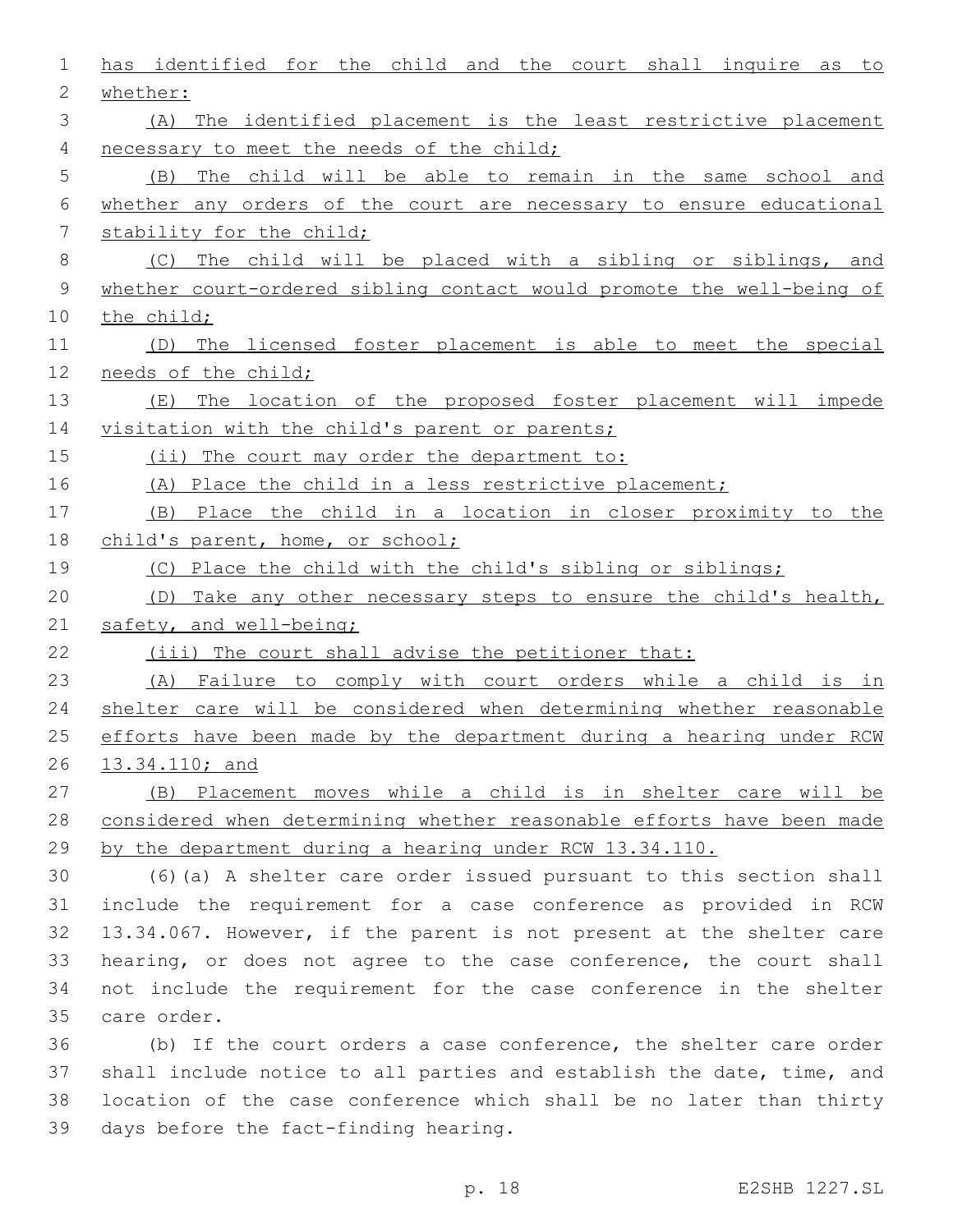(c) The court may order another conference, case staffing, or hearing as an alternative to the case conference required under RCW 13.34.067 so long as the conference, case staffing, or hearing ordered by the court meets all requirements under RCW 13.34.067, including the requirement of a written agreement specifying the 6 services to be provided to the parent.

 (7)(a) A shelter care order issued pursuant to this section may be amended at any time with notice and hearing thereon. The shelter care decision of placement shall be modified only upon a showing of change in circumstances. No child may be placed in shelter care for longer than thirty days without an order, signed by the judge, 12 authorizing continued shelter care.

 (b)(i) An order releasing the child on any conditions specified 14 in this section may at any time be amended, with notice and hearing thereon, so as to return the child to shelter care for failure of the parties to conform to the conditions originally imposed.

 (ii) The court shall consider whether nonconformance with any conditions resulted from circumstances beyond the control of the parent, guardian, or legal custodian and give weight to that fact before ordering return of the child to shelter care.

21 (8) ( $(\overline{a})$  If a child is returned home from shelter care a second 22 time in the case, or if the supervisor of the caseworker deems it 23 necessary, the multidisciplinary team may be reconvened.

 (b) If a child is returned home from shelter care a second time 25 in the case a law enforcement officer must be present and file a 26 report to the department.)) The department and its employees shall not be held liable in any civil action for complying with an order 28 issued under this section for placement: With a parent who has agreed to accept services, a relative, or a suitable person.

 **Sec. 10.** RCW 13.34.090 and 2017 3rd sp.s. c 6 s 303 are each 31 amended to read as follows:

 (1) Any party has a right to be represented by an attorney in all proceedings under this chapter, to introduce evidence, to be heard in his or her own behalf, to examine witnesses, to receive a decision based solely on the evidence adduced at the hearing, and to an 36 unbiased fact finder.

 (2) At all stages of a proceeding in which a child is alleged to be dependent, the child's parent, guardian, or legal custodian has 39 the right to be represented by counsel, and if indigent, to have

p. 19 E2SHB 1227.SL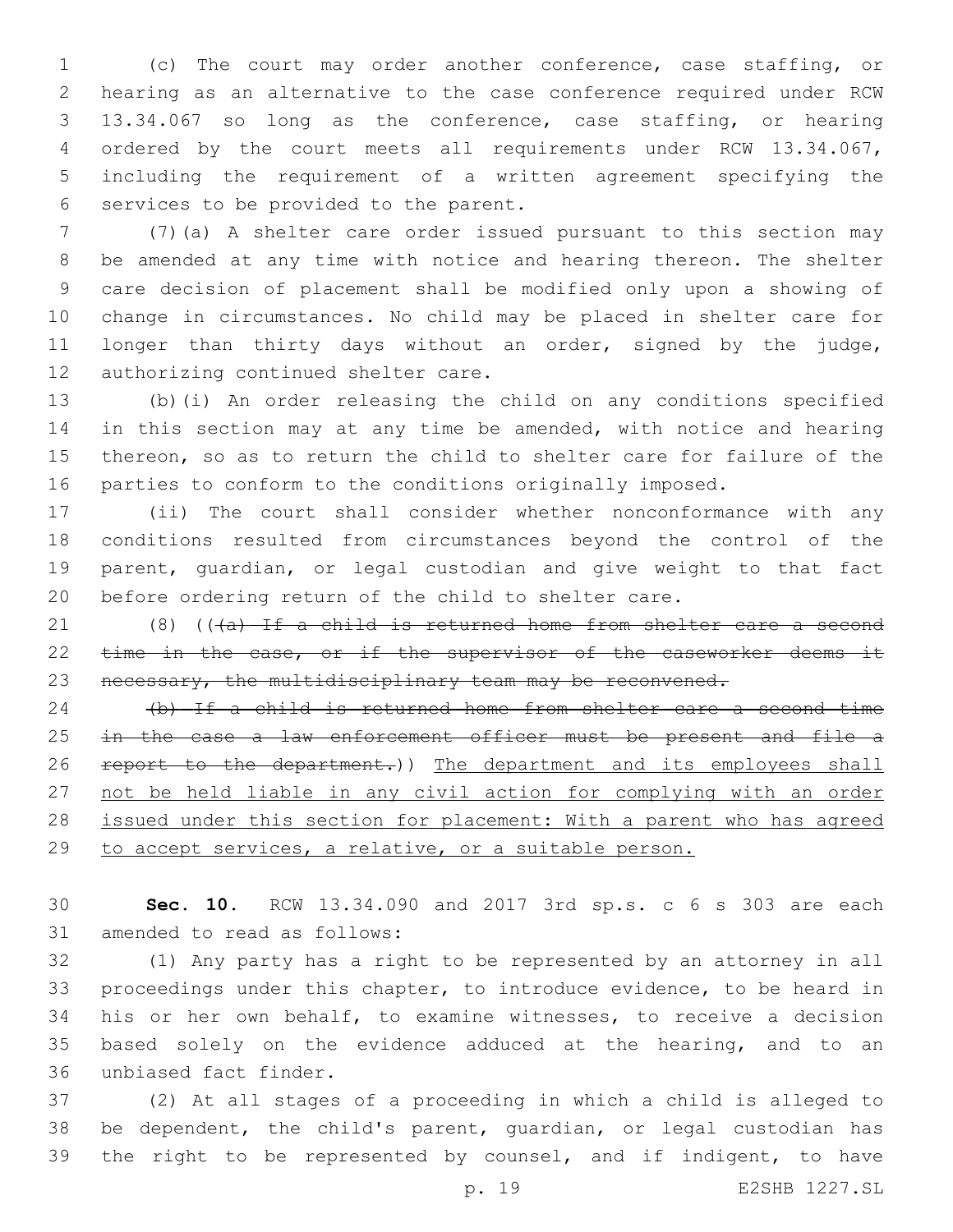counsel appointed for him or her by the court. Unless waived in court, counsel shall be provided to the child's parent, guardian, or legal custodian, if such person (a) has appeared in the proceeding or requested the court to appoint counsel and (b) is financially unable 5 to obtain counsel because of indigency.

 (3) If a party to an action under this chapter is represented by counsel, no order shall be provided to that party for his or her signature without prior notice and provision of the order to counsel.

 (4) Copies of department ((or supervising agency)) records to which parents have legal access pursuant to chapter 13.50 RCW shall be given to the child's parent, guardian, legal custodian, or his or her legal counsel, prior to any shelter care hearing and within 13 fifteen days after the department ((or supervising agency)) receives 14 a written request for such records from the parent, quardian, legal custodian, or his or her legal counsel. These records shall be provided to the child's parents, guardian, legal custodian, or legal counsel a reasonable period of time prior to the shelter care hearing in order to allow an opportunity to review the records prior to the hearing. These records shall be legible and shall be provided at no expense to the parents, guardian, legal custodian, or his or her counsel. When the records are served on legal counsel, legal counsel shall have the opportunity to review the records with the parents and shall review the records with the parents prior to the shelter care hearing. The department shall make every effort to provide all other 25 discoverable material to the child's parent, guardian, legal custodian, or his or her legal counsel prior to any shelter care hearing.

 NEW SECTION. **Sec. 11.** Where feasible, the department of children, youth, and families shall apply for federal waivers that would reimburse the department for the cost of providing maintenance payments for relatives or other suitable persons caring for a child who have indicated a desire to become a licensed foster parent, provided that the person has received an initial license from the department.

 NEW SECTION. **Sec. 12.** Sections 1 through 10 of this act take effect July 1, 2023.

> Passed by the House April 15, 2021. Passed by the Senate April 7, 2021.